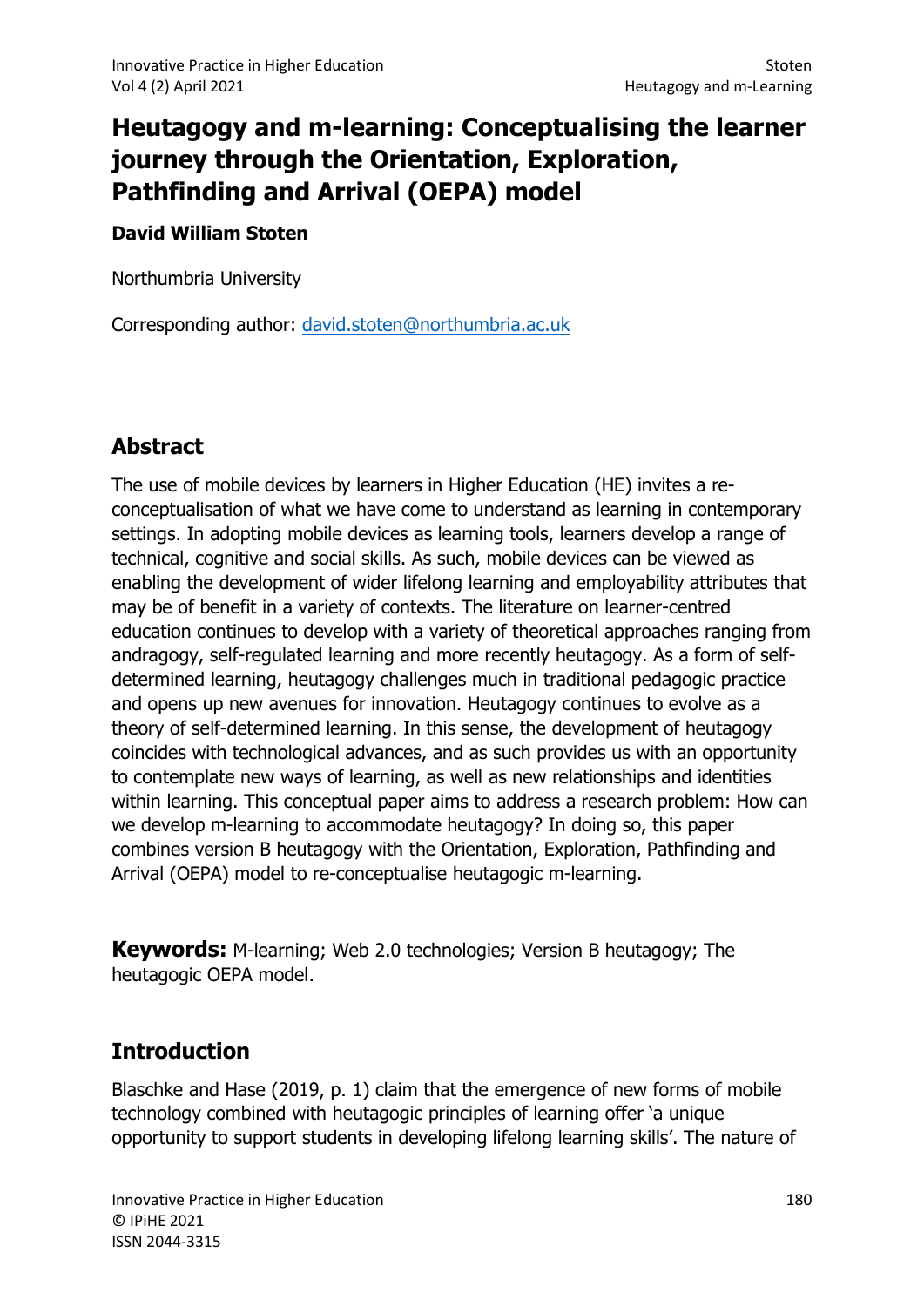#### Innovative Practice in Higher Education Stoten Stoten Stoten Stoten Stoten Stoten Stoten Stoten Stoten Stoten Vol 4 (2) April 2021 **Heutagogy and m-Learning**

this 'digital habitat' (Ally and Wark, 2018) is evolving with new mobile Apps offering students new opportunities to access, generate, and share information in innovative ways. Although there are estimates that by 2025 71% of the world's population will use mobile technology, for Al-Emran, Arpaci and Salloum (2020, p. 2900) 'there is little knowledge regarding the continued use of m-learning'. There can be little doubt that the adoption of m-learning appears to be increasingly prevalent in traditional pedagogical approaches within Higher Education (HE). However, there appears to be a shortfall in the ways we conceptualise the implementation of m-learning in student-determined learning. This paper sets out to address a research problem: How can we develop m-learning to accommodate heutagogy? In addressing this research problem, this conceptual paper discusses the relevance of version B or formal heutagogy and combines this within the Orientation, Exploration, Pathfinding and Arrival (OEPA) model (Stoten, 2021) of the heutagogic learning journey to provide a conceptual framework of the heutagogic m-learning journey.

### The context to m-learning:

In providing an alternative to desk-based technologies, web 2.0 technologies offer greater flexibility in how we interact with information, learners and educators. Chao (2019) offers a definition of m-learning as 'a learning process conducted across various contexts (location, time, and other environmental factors) where learners can benefit from access to learning materials through smart mobile devices such as smartphones and tablet computers'. Although definitions of m-learning may differ in emphasis, they all tend to focus on the flexibility and personalisation of learning that m-learning may facilitate. The use of mobile communication devices is a feature of contemporary human interaction in a wide range of settings and continues to grow. Research from across the globe highlights the prevalence of the use of mobile technologies in education. Montilus and Jin (2020) in their investigation into students' use of mobile devices in the United States reported that all owned a smartphone, and these findings are replicated in the research undertaken by Glahn and Gruber (2019) in Switzerland. Importantly, however, although Al-Emran et al. (2019) report that a large majority of students in eight universities in the United Arab Emirates viewed mobile devices in a positive way and used these regularly, there was also inconsistency in usage between male and female students, and between students and academic staff. This picture of the research context infers that although there is almost universal use of mobile devices within the student population, the purposes and frequency of this use in learning may vary because of the personalised nature of m-learning.

 Research has highlighted how web 2.0 technologies enable the development of lifelong learning skills through the adoption of heutagogic approaches. (Blaschke, 2012; 2014; Blaschke and Hase, 2019). In particular, web 2.0 technologies are seen as connecting learners in a community of learning, enabling information gathering,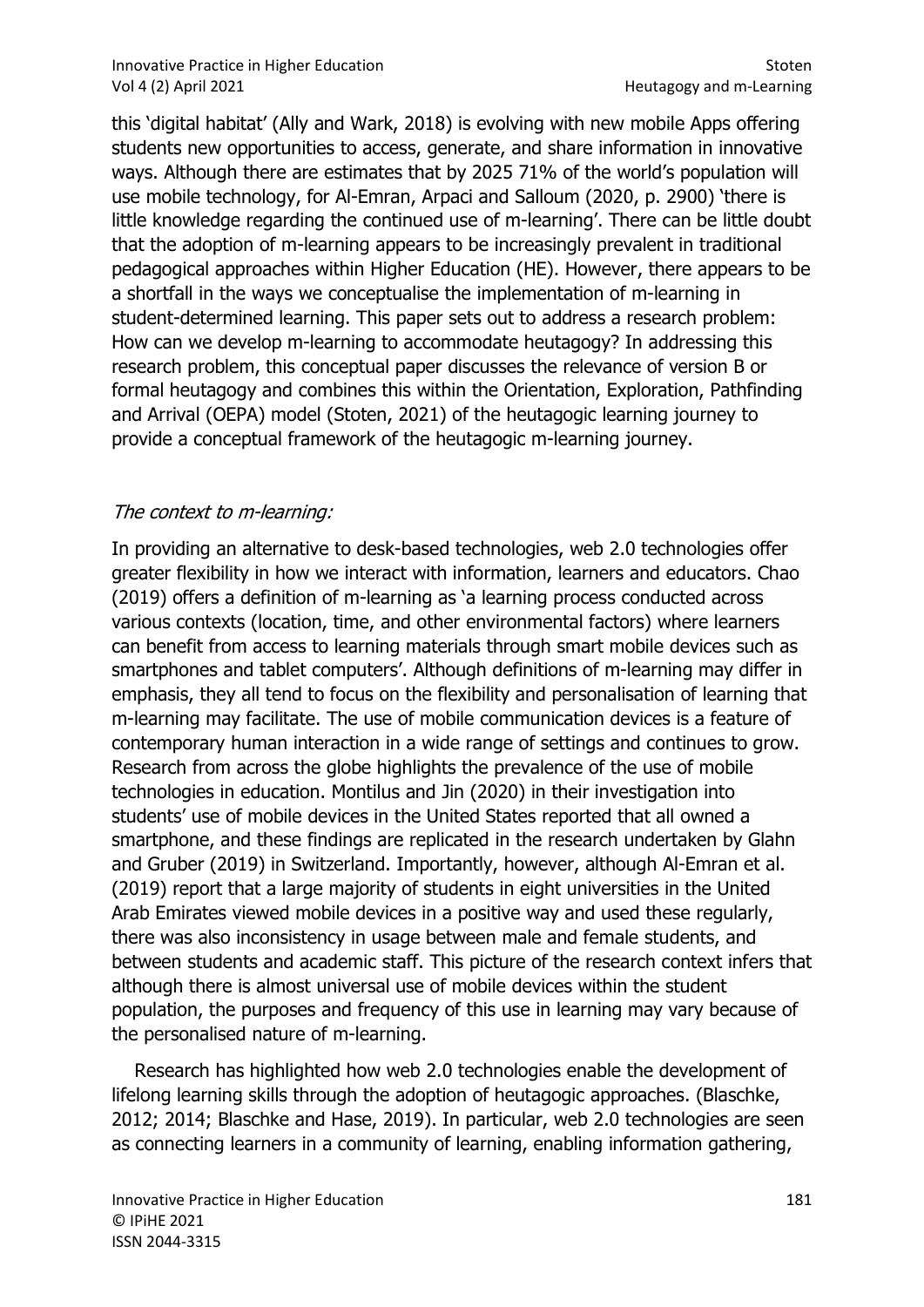sharing ideas and the development of new understanding through collaboration (Cochrane and Bateman, 2010). Moreover, through the process of collaboration, web 2.0 technologies facilitate reflection in dialogue for individuals and new opportunities for learning beyond the educator. Cochrane et al. (2014) report that students and academic staff tend to prefer to use web. 2.0 technologies, such as an iPad, in a traditional way to import or export files without fully exploring the potential for creativity. This point is important since the form of technology used by students can both enable or inhibit particular approaches to learning through the combination of hardware and software chosen. It therefore follows that a simplistic advocacy of the use of web 2.0 technologies is insufficient if we are to realise the potential of these learning tools. For Gerstein (2014), the adoption of new forms of technology would require a fundamental shift in the way education is practised, especially in the training and mind-set of educators. This cultural shift would not only involve a significant change in the way educators are inducted into the practice of teaching and learning but also the way in which we think of assessment and its purposes, as well as the conduct of learning encounters between staff and students.

 Cochrane and Narayan (2014) suggest that we consider developing a web 2.0 conversant curriculum framework in order to facilitate heutagogic practice. In particular, they recommend that HE promote communities of practice (Lave and Wenger, 1991) that develop good practice and curriculum design, as well as employing students in order to teach the teachers how to exploit the potential of social media tools, and ensuring that there is an IT infrastructure in place to support innovation. Such an extensive agenda may prove too radical for many institutions in the short-term where cultural norms and management systems are wedded to traditional notions of how universities should operate.

### Literature review:

### Heutagogy within the curriculum:

Heutagogy is a relatively recent innovation in how we conceptualise an idealised form of learning within HE. Hitherto, pedagogy with its origins in the teaching of children has dominated HE curricula and although andragogy (Knowles, 1968, 1975) has promised greater ownership over an individual's learning, it has been more influential in adult education than in HE. In many respects, the term pedagogy pervades HE teaching and learning and with this an inference as to how university educators see their role and that of the student. Heutagogy emerged in the work of Hase and Kenyon (2011, 2003, 2007) from a reappraisal of work-based and vocational forms of learning in Australia and has been extended into a range of educational settings including e-learning (Blaschke, 2012, 2014; Blaschke and Hase, 2019; Blaschke, Porto, and Kurtz, 2010; Kuit and Fell, 2010, Lee and McLoughlin, 2007). Table 1 provides a brief comparison of pedagogy, andragogy and heutagogy.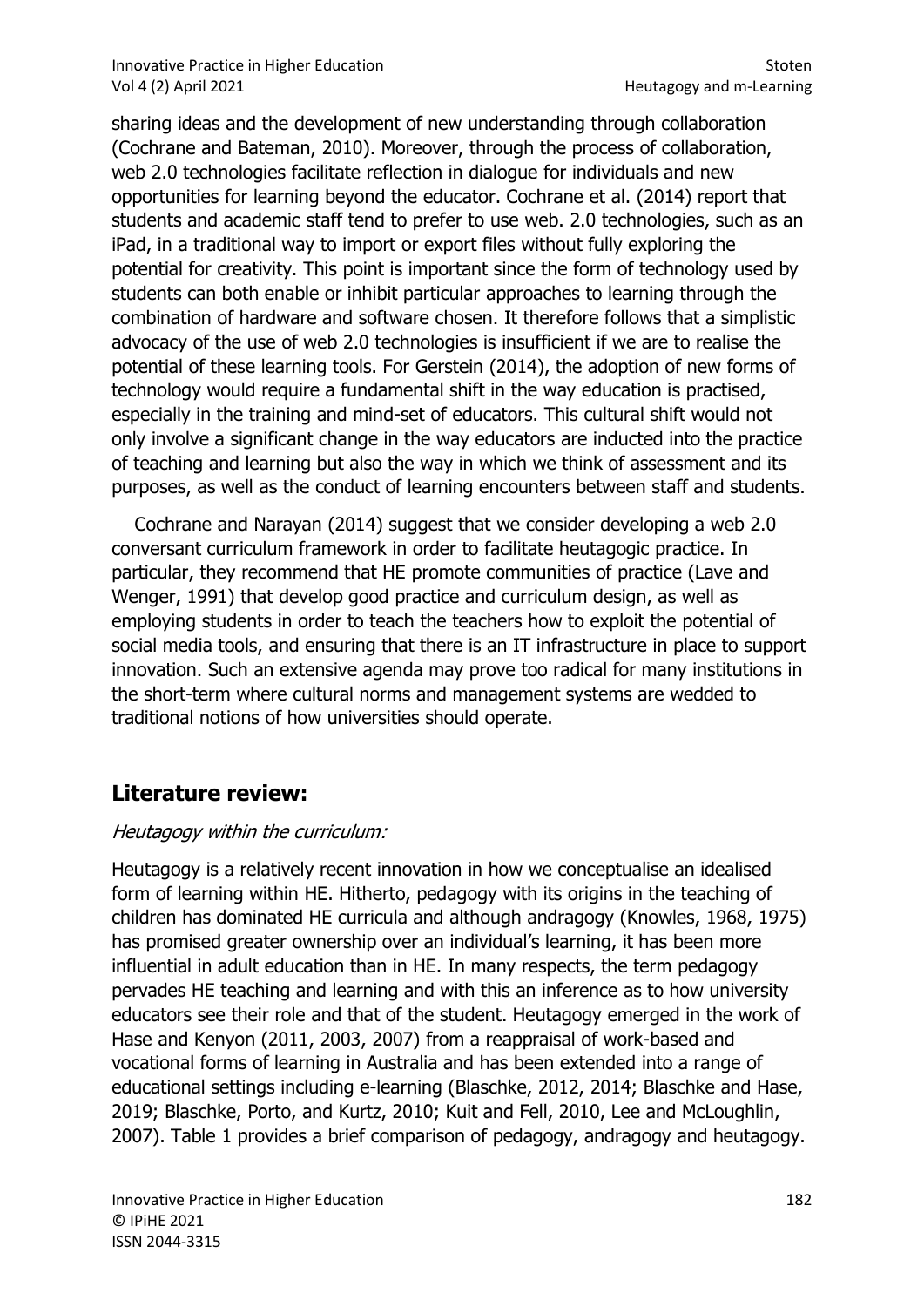| <b>Feature</b>                                       | Pedagogy                                                                 | Andragogy                                                                                             | <b>Heutagogy</b>                                                                                       |
|------------------------------------------------------|--------------------------------------------------------------------------|-------------------------------------------------------------------------------------------------------|--------------------------------------------------------------------------------------------------------|
| Derivation<br>and<br>definition                      | Derived from<br>ancient Greece and<br>the idea of 'Leading<br>the child' | Derived from Knowles'<br>work (1968; 1975) on<br>'self-directed learning'                             | Specifically derived from<br>the work of Hase and<br>Kenyon (2001) and 'self-<br>determined learning'  |
| Role of the<br>learner                               | Passive and<br>receptive                                                 | Focussed on task<br>completion with<br>support                                                        | Concerned with problem<br>solving in the work-based<br>environment                                     |
| Role of the<br>instructor /<br>educator /<br>teacher | Leads on learning as<br>the authoritative<br>expert                      | A partnership between<br>the educator and<br>learner, with the<br>instructor facilitating<br>progress | The educator is acts as a<br>coach, supporting the<br>learner                                          |
| Learning<br>context                                  | Learning is linear<br>and concerned with<br>defined learning<br>outcomes | Learning is task-driven<br>and linear, albeit with<br>the learner possessing<br>a degree of autonomy  | Learning is determined by<br>the learner. Learning can<br>be non-linear in nature                      |
| Curriculum<br>context                                | Formal, common to<br>all learners and non-<br>negotiable                 | Develops self-concept<br>through support and<br>guidance                                              | Self-conceived, meeting<br>the needs of an individual<br>and their context                             |
| Cognition<br>context                                 | Cognitive-the<br>process of acquiring<br>specified knowledge             | Metacognitive-<br>reflection on own<br>learning and how this<br>can be improved                       | Epistemic- thinking about<br>the meaning of an<br>individual's position in a<br>wider societal context |
| Motivation<br>context                                | Motivation is<br>influenced by the<br>wider social context               | Motivation is intrinsic,<br>and tied to personal<br>growth                                            | Motivation is associated<br>with the benefits of<br>learning how to learn and<br>life-long learning    |
| Knowledge<br>production                              | To acquire subject<br>knowledge                                          | To arrive at a personal<br>and meaningful<br>understanding of<br>knowledge in context                 | The creation of new<br>insights and knowledge<br>for an individual                                     |
| Institutional<br>context                             | School, post-<br>compulsory and<br><b>Higher Education</b><br>sectors    | <b>Adult Education</b>                                                                                | Higher Education and<br>work-based training                                                            |

| Table 1. A comparison of pedagogy, andragogy and heutagogy |  |  |  |  |  |
|------------------------------------------------------------|--|--|--|--|--|
|------------------------------------------------------------|--|--|--|--|--|

 Heutagogic practice is underpinned by the principle of learner agency and a view that learning is part of a wider understanding of holistic personal development. In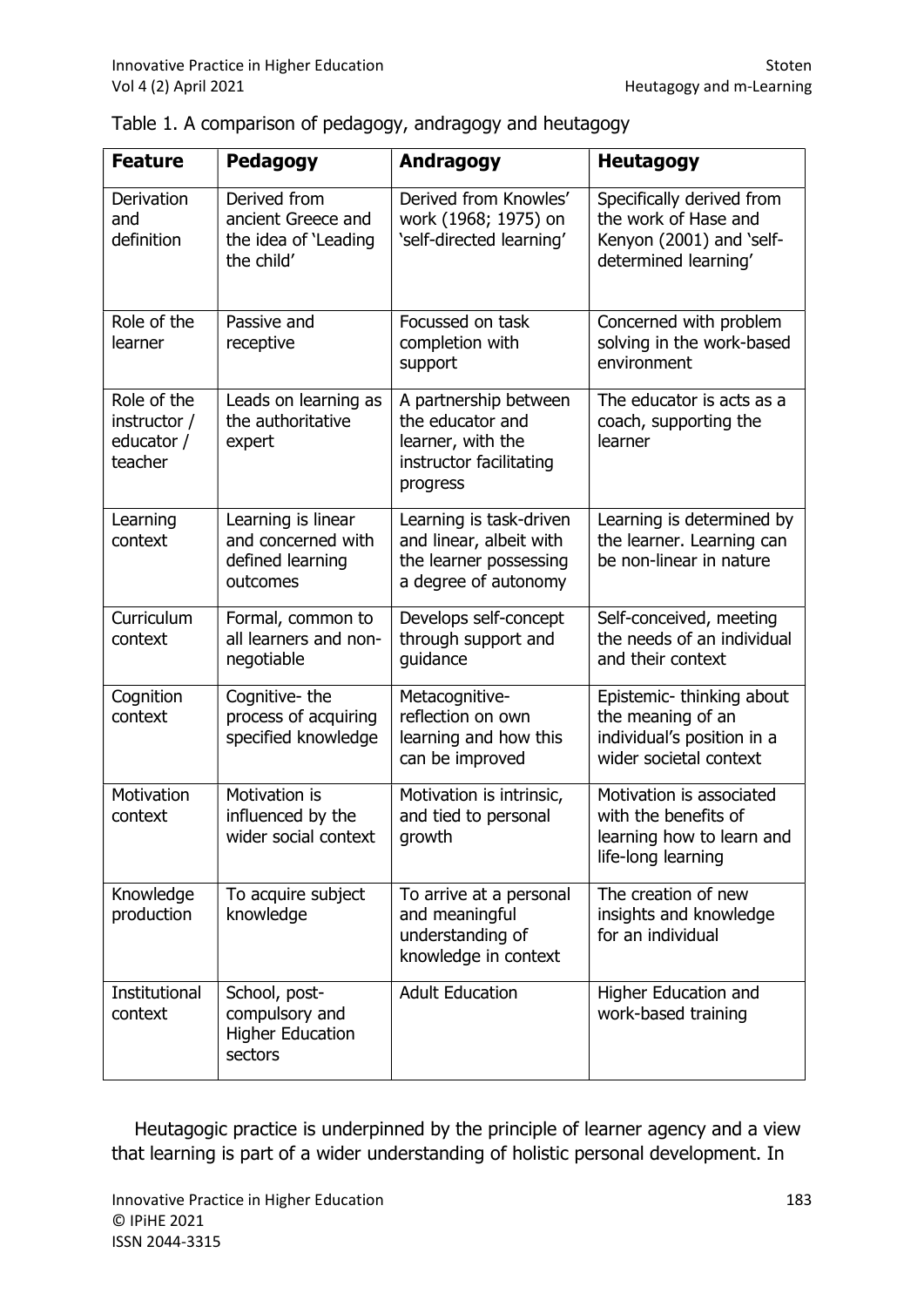#### Innovative Practice in Higher Education Stoten Stoten Stoten Stoten Stoten Stoten Stoten Stoten Stoten Stoten Vol 4 (2) April 2021 **Heutagogy and m-Learning**

this respect, heutagogy draws from earlier humanist writing on learning and personal growth (Maslow, 1943; Rogers, 1961). In offering a transformative approach to learning that prioritises the goals of the individual, heutagogy can also be linked to the work of Mezirow (1997). In addition to this humanist tradition, recent scientific research has also contributed to heutagogic theoretical development. Blaschke and Hase (2019) highlight the work undertaken in neuroscience that reports on the way humans perceive and respond to stimuli, all of which has profound implications for how we interact with our surroundings. For Bandura (2001, p. 4) this means that 'people are not just onlooking hosts of internal mechanisms orchestrated by environmental events. They are agents of experience…The human mind is generative, creative, proactive, and reflective, not just reactive." Importantly, Bandura's (2001) contribution recognises the social context within which learning occurs. Research into heutagogy in practice also reports that the promotion of learner-centred approaches facilitates a greater propensity for reflection and the development of individual capability in challenging contexts (Bhoyrub et al., 2010; Hase, 2014; Nicolaides and McCallum, 2013; Stoten, 2020). Heutagogy therefore offers the prospect of innovative approaches to learning in which the individual and their goals are placed at the centre of the educational agenda.

 Belt (2014) offers us insights into how heutagogy may be introduced within HE through a movement to supported forms of learning that is described as 'version B' or formal heutagogy. For Belt (2014) this development would involve a modification of the heutagogy idea of the autodidactic learner and unstructured learning towards a scenario of bound autodidacticism. Belt (2014, pp. 181-182) claims that:

Being a 'bound autodidactic' means that there is structure and control for the student in the learning process…. A starting point wherein heutagogy can grow and develop.... [and that] reinforces the students' natural way of learning and helps bolster autonomy, self-direction, and self-determined learning.

For McAuliffe et al. (2008, p. 4):

The educator/facilitator should remain a vital part of helping learners interpret their world while at the same time maintaining a distance appropriate in encouraging learners to actively engage in that world through the process of discovery.

In this respect, formal heutagogy revisits the elements within scaffolding (Vygotsky, 1934/1986) albeit not in the form of the highly structured zone of proximal development, and with the educator serving as a heutagogic guide rather than a pedagogic instructor. Although enhancing support for learners may be interpreted as aligning formal heutagogy closer to andragogy or even pedagogy, it is not in practice. As Belt (2014) emphasises, the role of the educator is centred on offering suggestions on where to find useful materials in an online environment, not issue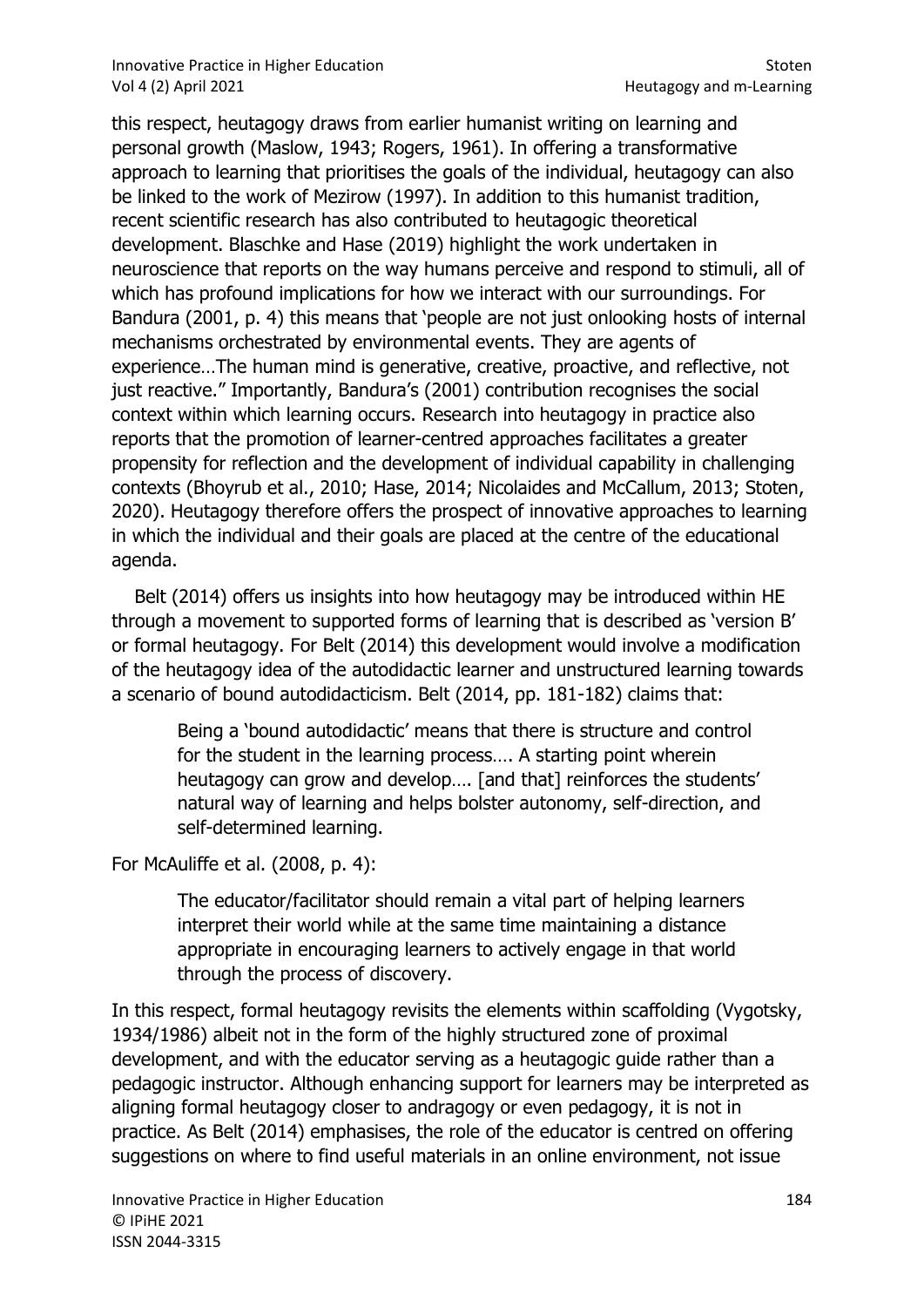Innovative Practice in Higher Education Education Vol 4 (2) April 2021

directions on what to use. The benefits of maintaining a supportive role for educators is acknowledged in the literature (Kamrozzaman, Badusah, and Ruzanna, educators is acknowledged in the literature (Kamrozzaman, Badusah, and Ruzanna,<br>2020; Luckin, 2008; Tseng, Tang, and Morris, 2016). In particular, the spatial and temporal setting for learning is very different from the situated classroom. Indeed, it could be argued that m-learning provides a conducive environment for a redefinition could be argued that m-learning provides a conducive environment for a redefinitio<br>of the interaction between the learner and educator as in the instance of podcasts where the student is able to exercise judgment over how to engage with resources as they prefer (Evans, 2008).

 The idea of the bound autodidactic learner is an important contribution to the growing discourse on how heutagogy may be implemented. One possible way of enabling bound autodidacticism is through the OEPA model (Figure 1). The OEPA model adopts the idea of a learning journey where 'learners create the learning map, and instructors serve as the compass' ( (Hase and Kenyon, 2007, p. 59). The model is structured into four stages through which the learner navigates through a learning journey: the orientation to context and the learning opportunity itself, exploration of structured into four stages through which the learner navigates through a learning<br>journey: the orientation to context and the learning opportunity itself, exploration of<br>the possibilities for learning together with its se strategies, and finally arriving at new understanding through an evaluation of the learning journey as a whole. Although the OEPA model can be applied to a variety of<br>learning scenarios, it is particularly suited to m-learning. learning scenarios, it is particularly suited to m-learning. where the student is able to exercise judgment over how to engage with resources<br>as they prefer (Evans, 2008).<br>The idea of the bound autodidactic learner is an important contribution to the<br>growing discourse on how heutago



Figure1. The heutagogic OEPA model (Stoten, 2021).

The development of heutagogy offers educators opportunities for innovative mlearning within HE (Cochrane and Narayan, 2014; Blaschke and Hase, 2019) 2019). In

Innovative Practice in Higher Education © IPiHE 2021 ISSN 2044-3315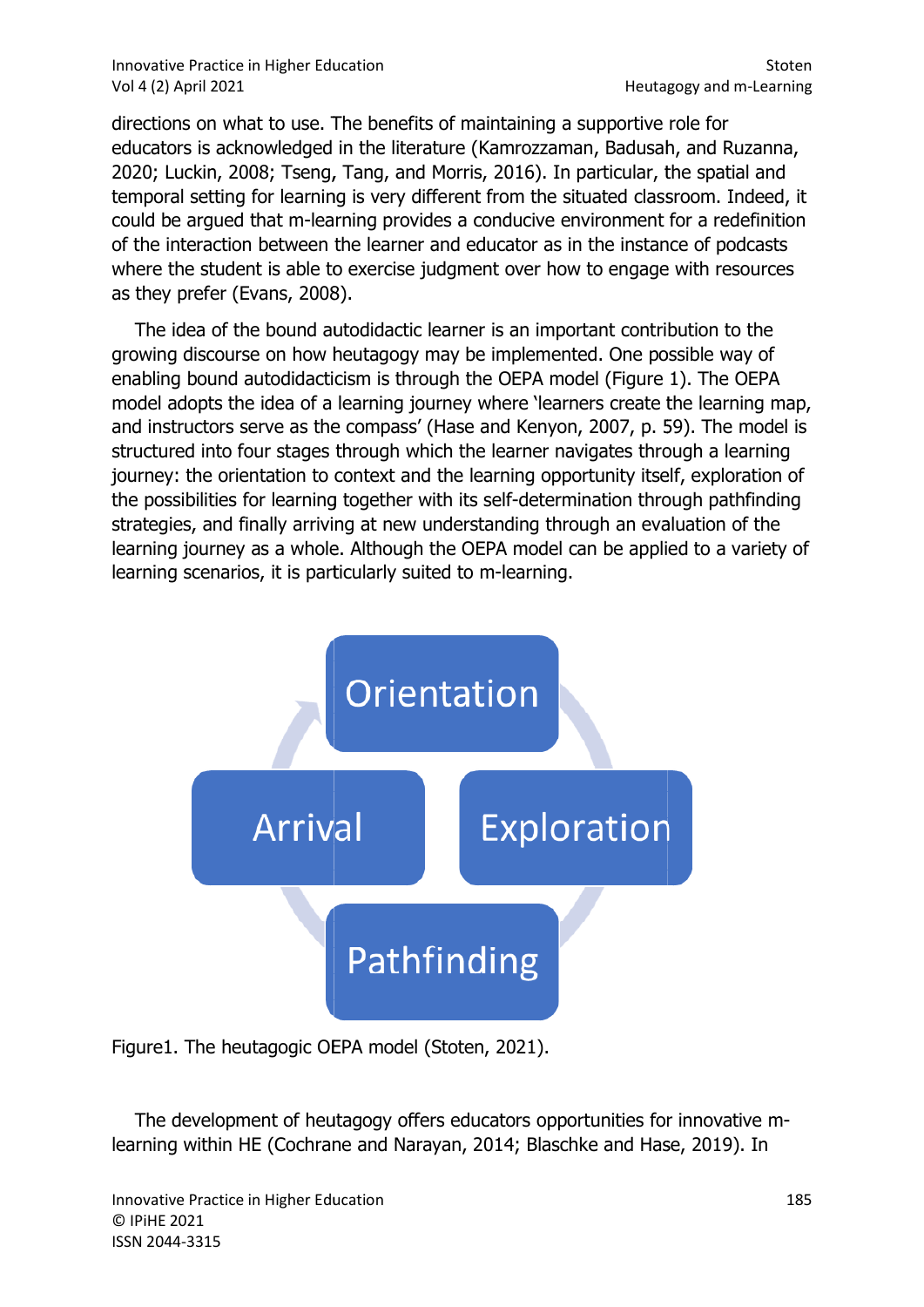essence, this venture involves the empowerment of personal agency and individual ownership over learning. However, as an evolving theoretical approach, heutagogy presents challenges to traditional notions of learning and the role of educators. The work of Belt (2014) offers one possible way forward through the idea of formal heutagogy. There are, however, still gaps in our understanding which can usefully be addressed through further empirical research. Such research could, for example, explore the relationship between how technology affects goal-setting and motivation (Jeno, Vandvik, Eliassen, and Grytnes, 2019; Jeno, Dettweiler, and Grytnes, 2020), which is so important in personalised forms of m-learning. Research that reports on the successful implementation of curriculum projects and the responses of learners to empowerment is required in order to understand what may work best, and why. The OPEA model is intended to provide a framework within which to contextualise our research and ideas for the future of heutagogic m-learning.

## Research method

The purpose of this section is to address the concern of Jaakkola (2020, p. 19) that 'a well-designed conceptual paper must explicitly justify and explicate decisions about key elements of the study'. Cropanzano (2009) differentiates between three different types of conceptual paper, with both substantive reviews and critiques engaging with the established literature in order to refine understanding, and a third type, the theory article, aiming to propagate a new theoretical approach to an issue, often through the development of a new model (Jaakkola, 2020). In discussing the purpose of a theory-oriented paper, Cropanzano (2009) posits the 'so what' problem of proffering a new theoretical model. The justification of this paper is predicated on the claim that there is a discernible gap in the literature on m-learning from a heutagogic perspective. This claim informs the research problem that underpins this paper: How can we develop m-learning to accommodate heutagogy? That this field of research is under-developed should not be surprising, with both heutagogic theory and m-learning being relatively recent innovations.

 Tranfield, Denyer and Smart (2003) identify three phases in developing a review of the literature: planning, conducting and reporting. During the planning phase, it is important to delineate the scope of the research and possible theoretical approaches. For Rowley and Slack (2004), this phase involves a 'building blocks approach' in which relevant literature and areas of interest are clarified. In the present study this theoretical focus was informed by a range of literature, including Prensky's work (2001a, 2001b) on 'Digital Natives', the literature on the adoption of mobile devices (Al-Emran, Elsherif, and Shaalan, 2016; Alioon and Delialioglu, 2017; Tseng, Tang, and Morris, 2016), and more widely on models of technology adoption (Bond and Bedenlier, 2019; Bond et al., 2020; Chao, 2019; Kennedy et al., 2008; Taherdoost, 2017). This phase proved particularly useful since it clarified the core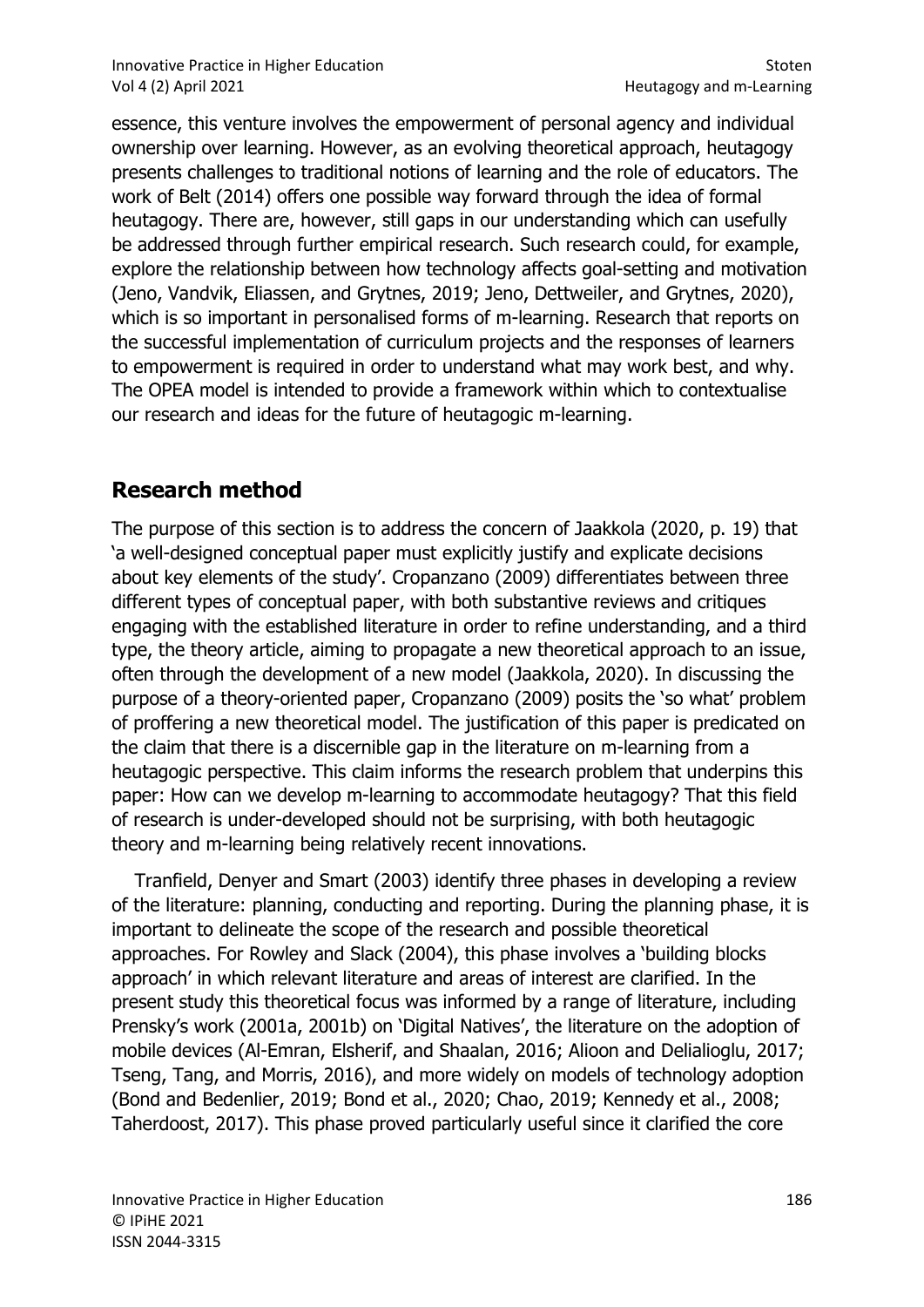issues associated with student use of mobile devices and established the theoretical foundation for further investigation.

 Phase two of the research process involved closer examination of the literature with more focussed searching using keywords linked with m-learning and heutagogy. It was during this phase in the research that an emphasis was placed on how m-learning had been reported in the work on heutagogy, with particular emphasis on a number of scholars who had led in the field including Hase and Kenyon (2001; 2003; 2007), Blaschke (2012; 2014) and Cochrane and Bateman (2010). In this sense, the nature of the research corresponded to Hallinger's (2013) notion of a 'bounded' rather than an 'exhaustive' search, as the field of m-learning was placed into the domain of heutagogy. During this phase the keywords used related to student ownership, the role of the educator, assessment procedures and curriculum change. Given this bounded approach, it was possible to 'snow-ball' ideas through the exploration of this relatively recent corpus of work.

 The third and final phase of the research process involved the collation of ideas and development of theory that is presented in this paper. For Jaakkola (2020, p. 24), 'the model paper typically contributes by providing a roadmap for understanding the entity in question by delineating the focal concept'. In order to facilitate an overview in the current study, a mind-map was created to organise information and coalesce emergent themes. In searching for a way to conceptualise heutagogic approaches to m-learning, it was decided to adopt the OEPA model as a way of modelling the learning journey of students. As a model informed by heutagogic thought, the OEPA model is particularly suited to this purpose.

 Overall, this research strategy is not without limitations. The focus on the work of prominent scholars, such as Hase and Kenyon (2001; 2003; 2007) and Blaschke (2012; 2014), meant that research and discussion publicised without formal peer review was not surveyed. Hence there remains the possibility that useful research into m-learning approaches has not been included in the review, and as Haddaway et al. (2015, p. 1596) concede even highly structured reviews 'are susceptible to a number of biases during the identification, selection, and synthesis of individual included studies'.

## Findings

This conceptual paper set out to address a shortfall in the literature on m-learning and heutagogy through theorisation of the learning journey. In proffering the OEPA model as a template, this paper provides a framework in order to map m-learning under version B heutagogy. This section will elaborate upon the representation of the OEPA model in relation to m-learning as described in Figure 2.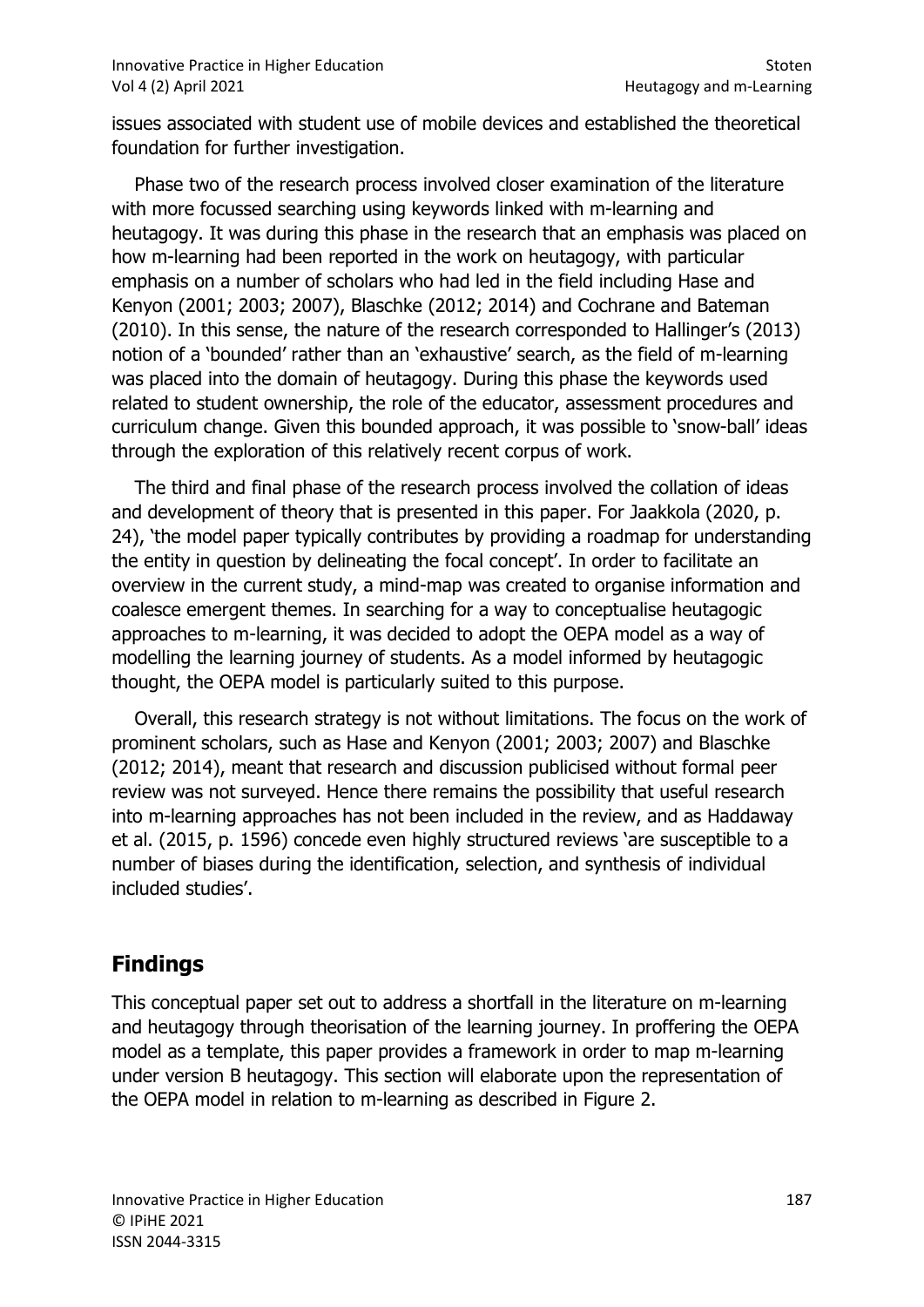

Figure 2. The heutagogic OEPA model (Stoten, 2021) as applied to m-learning.

### Envisaging the OEPA m-learning journey learning journey

Firstly, the importance of effective orientation is recognised both in professional Firstly, the importance of effective orientation is recognised both in professional<br>practice and the research literature. In their report on an orientation week at an American university Nguyen et al. (2018) highlighted the benefits of using smartphone technology together with augmented reality. For Nguyen et al. (2018), this approach enhanced students' psychological and social experience as well as serving as an effective induction to the university whilst Chou and ChanLin (2012) reported on how smartphones are used in providing campus tours for new students in Taiwan. Although a number of scholars discuss the prevalence of addiction amongst student populations (Kim et al., 2017; Matar Boumosleh and Jaalouk, 2017), smartphones have also been used to enable access to important information 2017), smartphones have also been used to enable access to important informa<br>on health care within HE (Cho et al., 2014). It is in the context of Belt's (2014) version B, or formal heutagogy, that apps can be used to provide information to students who are then able to exercise choice in how they access the information, if at all. In this way, students are able to determine for themselves how they interact with their wider learning and support environment. martphone technology together with augmented reality. For Nguyen et al. (2018),<br>his approach enhanced students' psychological and social experience as well as<br>erving as an effective induction to the university whilst Chou able to exercise choice in how they access the i<br>ents are able to determine for themselves how<br>g and support environment. re. In their report on an orientation week at<br>. (2018) highlighted the benefits of using<br>with augmented reality. For Nguyen et al. (2<br>' psychological and social experience as well<br>to the university whilst Chou and ChanLin

Secondly, the use of web 2.0 technologies in exploring resources is widely reported in the literature (Gu, Wu, and Xu, 2015; Jin, 2014; Liaw and Huang, 2016; Morris and Lambe, 2017). In the context of heutagogic writing, links between web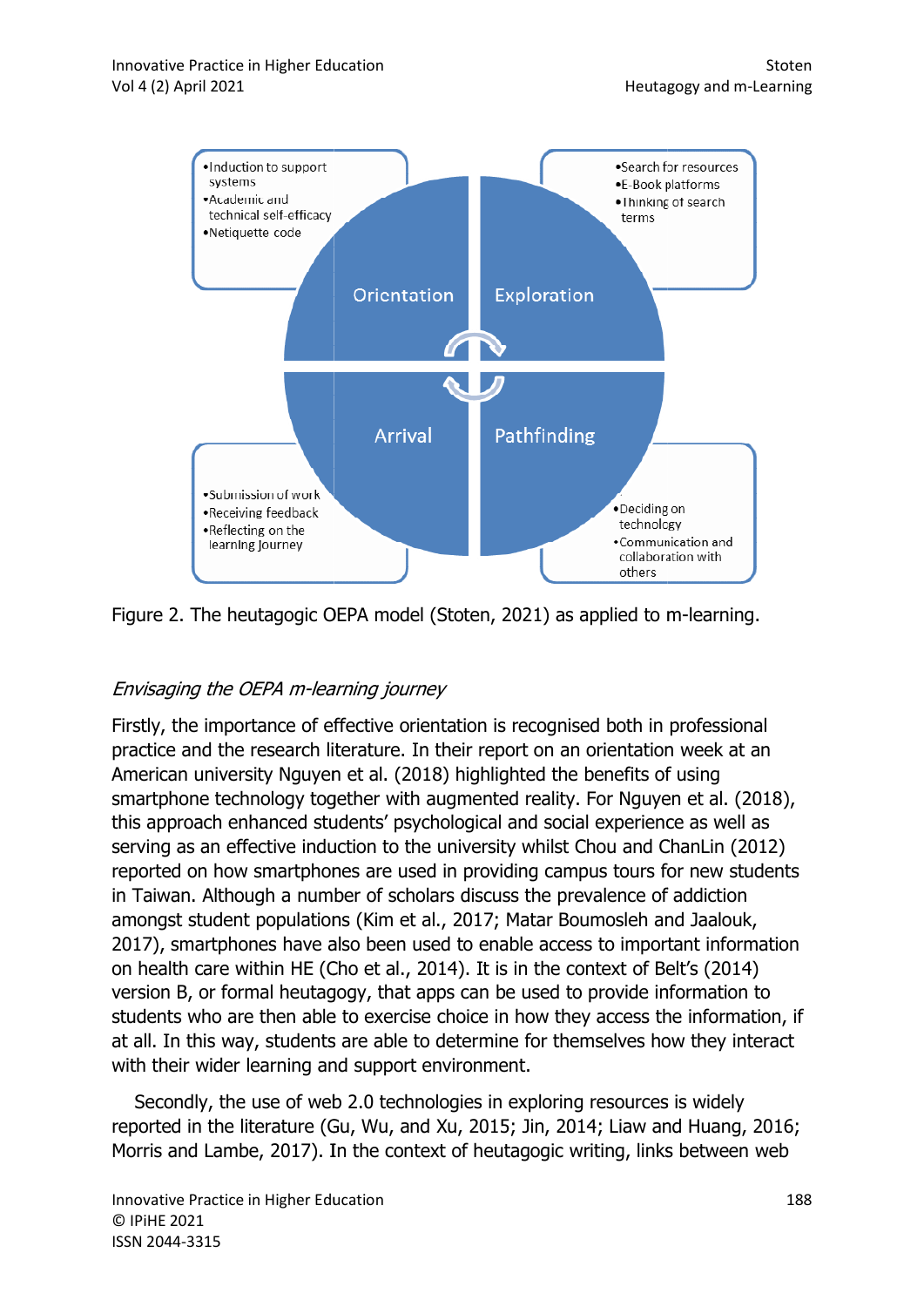2.0 technologies and the learning journey are made through reference to connectivism and the idea that self-determined learning is enhanced through the learner's survey and interaction with a variety of information nodes (Downes, 2006, 2012; Siemens, 2005a, 2005b). In this sense, web 2.0 technologies are enablers in heutagogic learning. In using tablets, smartphones and apps to access e-learning platforms students are able to determine what they should access, when and how. Stoten (2019) reported on how students in Sri Lanka used web 2.0 technologies to access an e-book platform, edit downloads and share materials. Research also indicates that students prefer to use tablets rather than smartphones when undertaking exploratory work primarily because of the limited size of screens on smartphones (Montilus and Tiantian, 2020; Zhao, 2016). Bond and Bedenlier (2019, pp. 2-4) recognise that there is 'no guarantee of active student engagement as a result of using technology… [and that] without careful planning… technology can promote disengagement and impede rather than help learning'. In formal heutagogy, Belt (2014, p. 182) describes that educators should 'change from being seen as a knowledge source to being a support agent in student development'. It is within this context that an educator serves as a supporter of the student through the scaffolding of their exploration and asking learners to clarify their thought processes. This approach is particularly apposite within 'bound autodidacticism', especially 'when a student begins their studies they can be digitally exposed' (Gregory and Bannister-Tyrrell, 2017). So, for example, an educator could ask what type of resource was accessed and what was the usefulness of the information derived from a student's exploration of e-learning resources.

 Thirdly, pathfinding involves the implementation of preferred learning strategies following an initial exploration of possible approaches. It is in this stage where web 2.0 technologies are particularly useful in communication and collaboration with others. Research reports on the benefits both for educators and learners in adopting mobile learning tools, such as iPads and smartphones within heutagogy (Blaschke, 2012; Hexom, 2014). Importantly, students' capacity for personal agency is located within an increasingly 'diverse mobile device eco-system' (Glahn and Gruber, 2019, p.19) and a fluid learning ecology (Jackson, 2013) within which co-operating with others can be enabled through mobile technologies. The very dynamic and often unstructured use of social media chimes with the non-linear processes associated with heutagogy, which contrasts with linear approaches in traditional pedagogy (Blaschke and Hase, 2019). For example, Blaschke and Hase (2019) report on how social media can enhance collaboration through GoogleDocs, the facilitation of mindmapping, as well as the development of networks with the wider professional community. The emergence of the 'cloud' as a remote repository of information offers up further opportunities for students to manage their learning. Moldoveanu and Narayandas (2019) describe the potential for personal agency through the use of a Personalised Learning Cloud (PLC). According to Moldoveanu and Narayandas (2019, p. 47), the use of a PLC can enable learners 'to map out personalized learning journeys that heed both the needs of their organizations and their own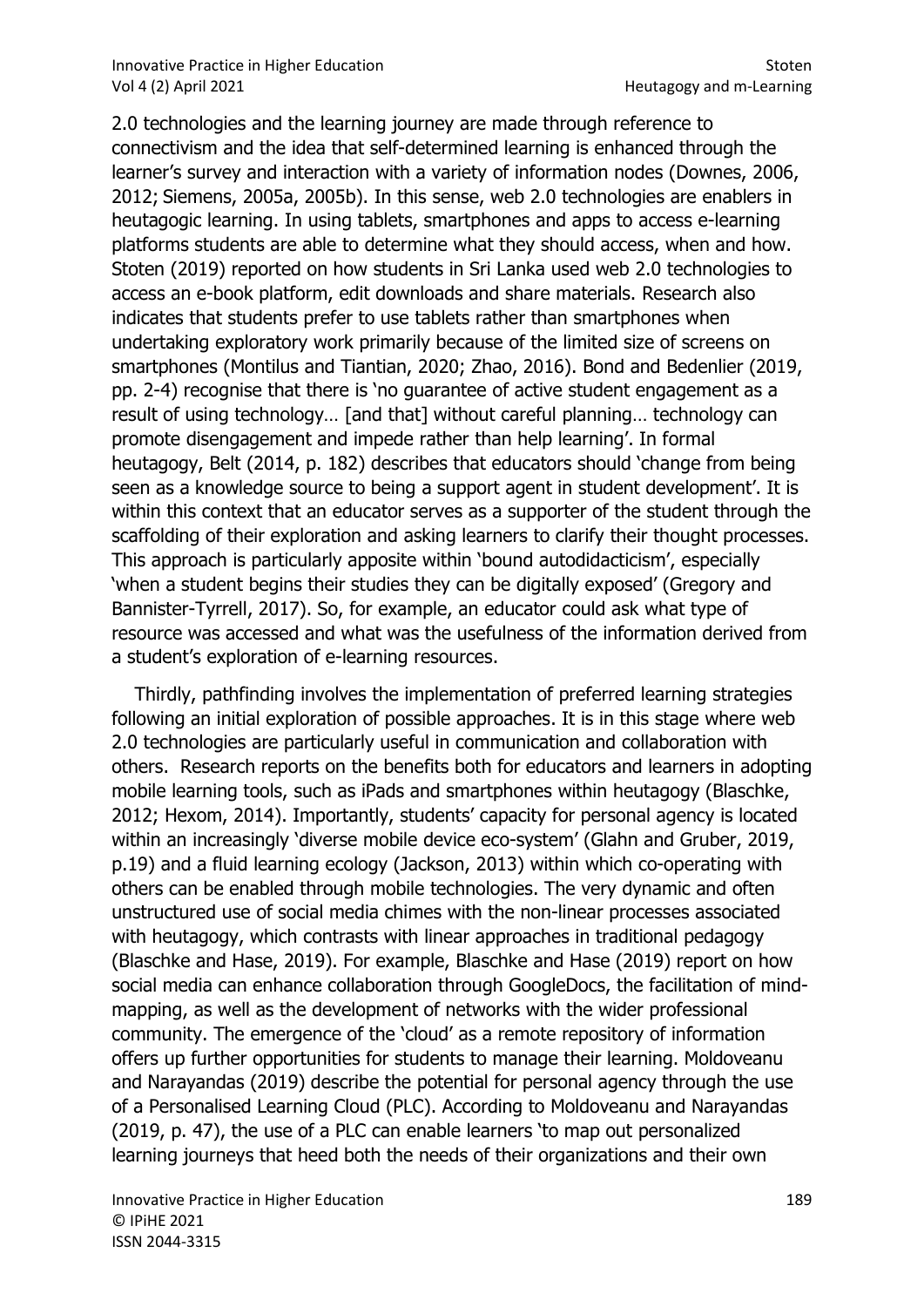development and career-related needs and interests'. In doing so, web 2.0 technologies facilitate greater choice in terms of with whom to consult, collaborate and co-create than has been possible under traditional classroom-based pedagogical approaches.

 Fourthly, although arrival is presented as the final stage in the OEPA model, it should not be perceived as an end to the process of heutagogic learning. The importance of arrival extends beyond the completion and submission of a task because it is inextricably linked to a reflection on the entirety of the learning journey. In this respect, an assignment becomes a vehicle to develop life-long learning skills and metacognition rather than being an absolute measure of learning. Canning and Callan (2010) report on the iterative approach within heutagogy that promotes spirals of reflection both for educators and learners in terms of how they approach learning. This recognition of the importance of reflection for all may usefully inform the development of 'bound autodidaticism' as version B heutagogy is developed through practice. This ability to understand and evaluate one's own approach to learning is key to intellectual and professional development and research reports on how this is undertaken in a range of contexts from business management and sports coaching to education (Amabile and Kramer, 2011; Ashwin et al., 2020; Collins, Carson, and Collins, 2016; Hacker, Bol, and Keener, 2008). In particular, the use of various forms of personal and professional diary is cited as a useful metacognitive tool (Arsal, 2010; Boud, 2002; Haar, Roche, and Brummelhuis, 2017; Schmitz and Wiese, 1999). The functionality proffered through web 2.0 technologies opens up opportunities to extend the use of diaries and integrate metacognition into the heutagogic learning journey. For example, Pebble Pad has been highlighted as an effective e-portfolio tool to create documents, record progress, communicate and promote metacognition in a variety of HE settings (Campbell, 2019; Welsh, 2012; Yeo and Rowley, 2020). E-portfolio technology transforms our understanding of the spatial, temporal and communicative context within learning can occur. The example of an e-portfolio is an illustration of how web 2.0 technologies can change the way in which education has been practised and empower ownership over the learning journey for the learner.

#### Limitations of the OEPA Model

 All conceptual papers are inherently limited by a lack of empirical data that extends the discussion beyond theory. Moreover, conceptual papers cannot make a claim to absolute truth or generalisable findings as would be the case in positivist notions of empirical research. The desirability of following-up theory through empirical evidence is acknowledged when writing a conceptual paper (Coldwell, Williamson, and Talbot, 2019; Traüffer et al., 2010). However, West (2020, p. 3) suggests a pragmatic approach in that:

We need to reconsider these limiting approaches to scholarship…. If we are to truly understand the complexity of how to help people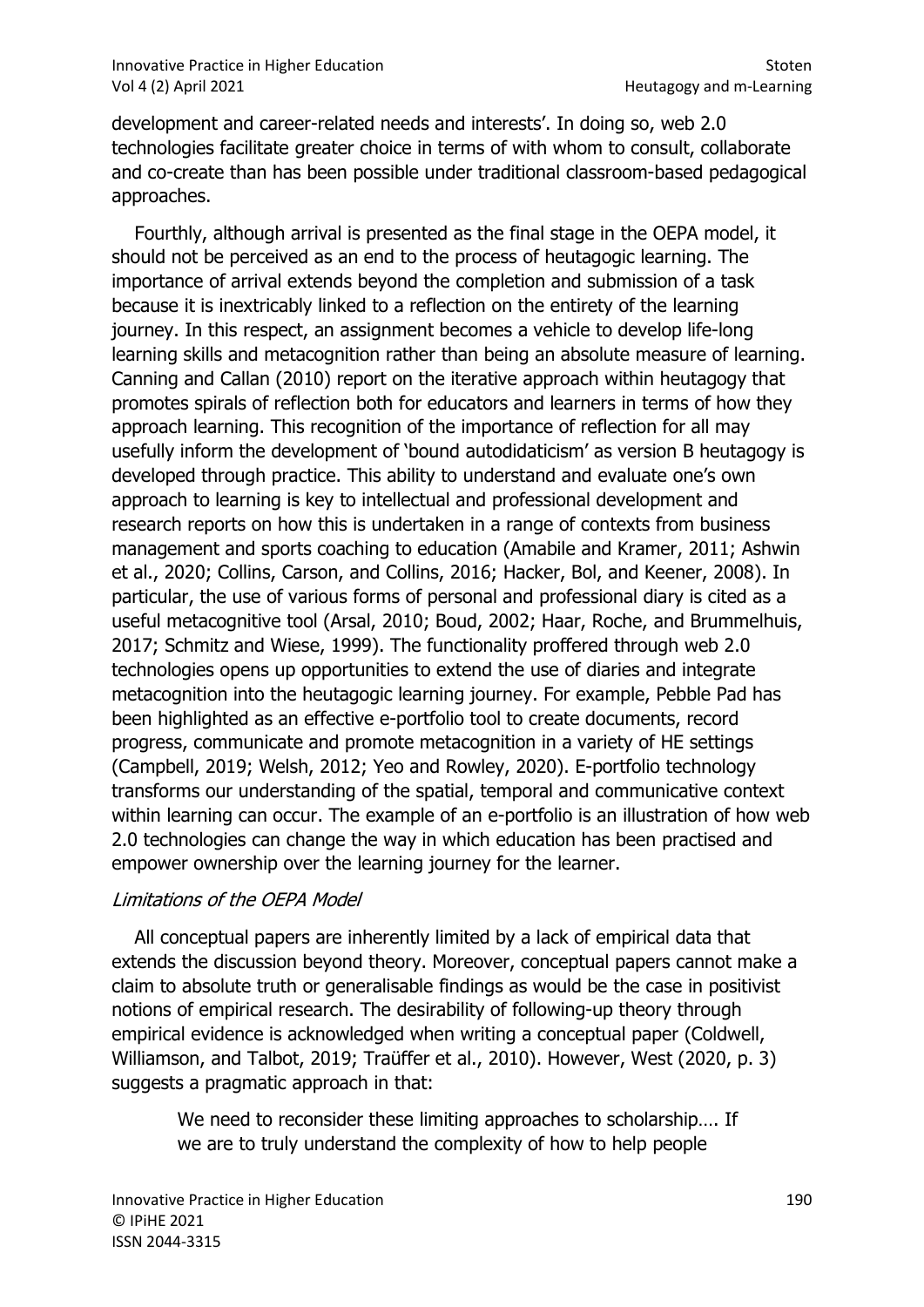learn...especially in the shifting sands of digital learning…[w]e must develop the abilities to see the learning process through multiple frames.

The idea of version B heutagogy has yet to be fully explored in the literature and any models aligned with this concept may be subject to critique. Indeed, there is already an extensive body of work (Broadbent et al., 2020; Verma, Ahuja, and Hermon, 2019; Winne, 2019) that explores digital learning albeit in relation to selfregulated learning (SRL). If we are to develop a 'bound autodidactic' approach further through version B heutagogy, then there may be future areas of commonality to explore in relation to self-regulated learning. Future research may usefully explore potential commonalities and unsurmountable boundaries between version B heutagogy in the form of 'bound autodidacticism' and SRL.

## **Conclusion**

The advent of new forms of information-based technologies opens-up new opportunities for innovative practice within HE and new understandings of how learning may take place. The application of web 2.0 technologies to a variety of educational contexts presents challenges in terms of how we exploit their functionality. The adoption of smartphones or tablets, for example, redefines the location of teaching into changing environments of spatially and temporally remote learning. In addition to the changing physical context of learning, web 2.0 technologies enable innovative ways of interaction between the learner and their educators and peers. As such, web 2.0 technology opens up new opportunities for collaborative working, support and emotional resilience.

 Furthermore, the development of mobile information-based technologies has coincided with a raft of theoretical approaches that have sought to place greater emphasis on how the learner may exercise ownership and control over their learning journey. Two of the most widely discussed approaches to emerge in recent decades are SRL and heutagogy. Although both recognise the relevance of ownership over learning, there remains significant differences between them, particularly in relation to the role of the educator and their capacity for intervention. Version B heutagogy may establish some basis for greater alignment between the two approaches and useful research could explore this possibility. Specifically, version B heutagogy should explore the nature of self-determined learning and how learners manage their learning journey, and the possible role of coaches in facilitating an effective learning environment.

 The OEPA model offers a way of understanding the heutagogic learning journey as a process. In particular, the OEPA model provides a framework within which to consider how a 'bound autodidacticism' may be realised under version B heutagogy. When applied to m-learning, the OEPA model enables an overview of the learning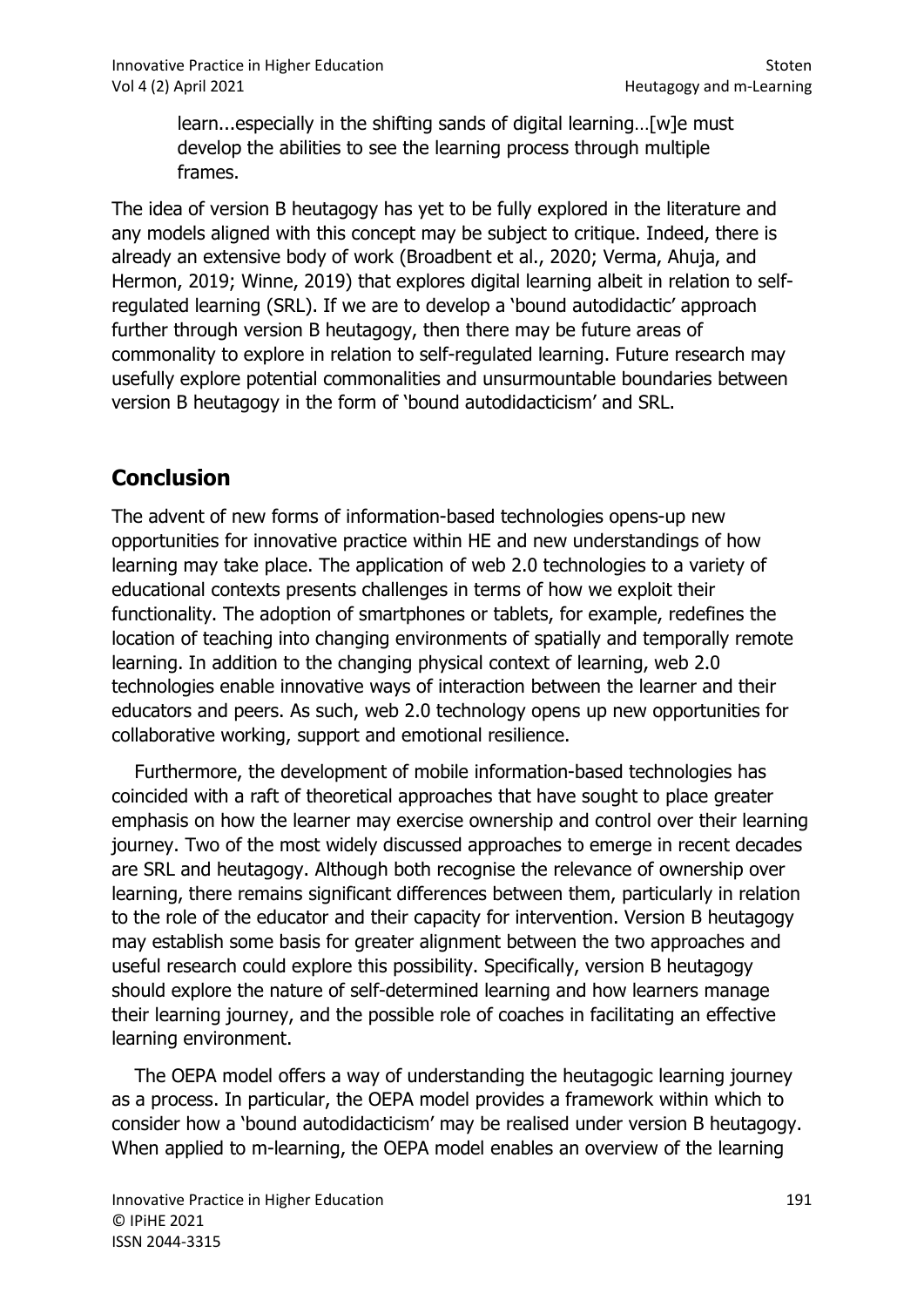Innovative Practice in Higher Education Stoten Stoten Stoten Stoten Stoten Stoten Stoten Stoten Stoten Stoten Vol 4 (2) April 2021 **Heutagogy and m-Learning** 

journey and may serve to establish opportunities for reflection and self-evaluation by the learner. Albeit a simplified representation of the complexities of learning, the OEPA m-learning model provides both the learner and their supporters with a map of where they are in the learning journey, with reference to the topography of learning. In this respect, the OEPA Model may inform the future development of version B heutagogy and a shift to more extensive use of self-determined m-learning in HE.

### Disclosure statement:

The author confirms that this paper is their own work and is not published elsewhere. The citation of all sources is intended to conform with the Harvard referencing system. There is no conflict of interest to report.

## References

Al-Emran, M., Elsherif, H.M., and Shaalan, K. (2016), "Investigating attitudes towards the use of mobile learning in higher education", Computers in Human Behavior, Vol. 56, pp. 93-102, available at: https://doi.org/10.1016/j.chb.2015.11.033

Al-Emran, M, Alkhoudary, Y., A., Mezhuyev, V. and Al-Emran, M. (2019), "Students and educators attitudes towards the use of m-learning: Gender and smartphone ownership differences", International Journal of Interactive Mobile Technologies, Vol. 13, No. 1, pp. 127-135, available at: https://onlinejour.journals.publicknowledgeproject.org/index.php/ijim/article/view/9374

Al-Emran, M., Arpaci, I., and Salloum, S.A. (2020), "An empirical examination of continuous intention to use m-learning: An integrated model". Education and Information Technologies, Vol. 25, pp. 2899-2918, available at: https://doi.org/10.1007/s10639-019-10094-2

Ally, M., and Wark, N. (2018), "Online Student Use of Mobile Devices for Learning", in Parsons, D.; Power, R., Palalas, A., Hambrock, H., and MacCallum K. (Eds.) Proceedings of the 17th World Conference on Mobile and Contextual Learning. IAmLearn. Chicago, pp. 8-13.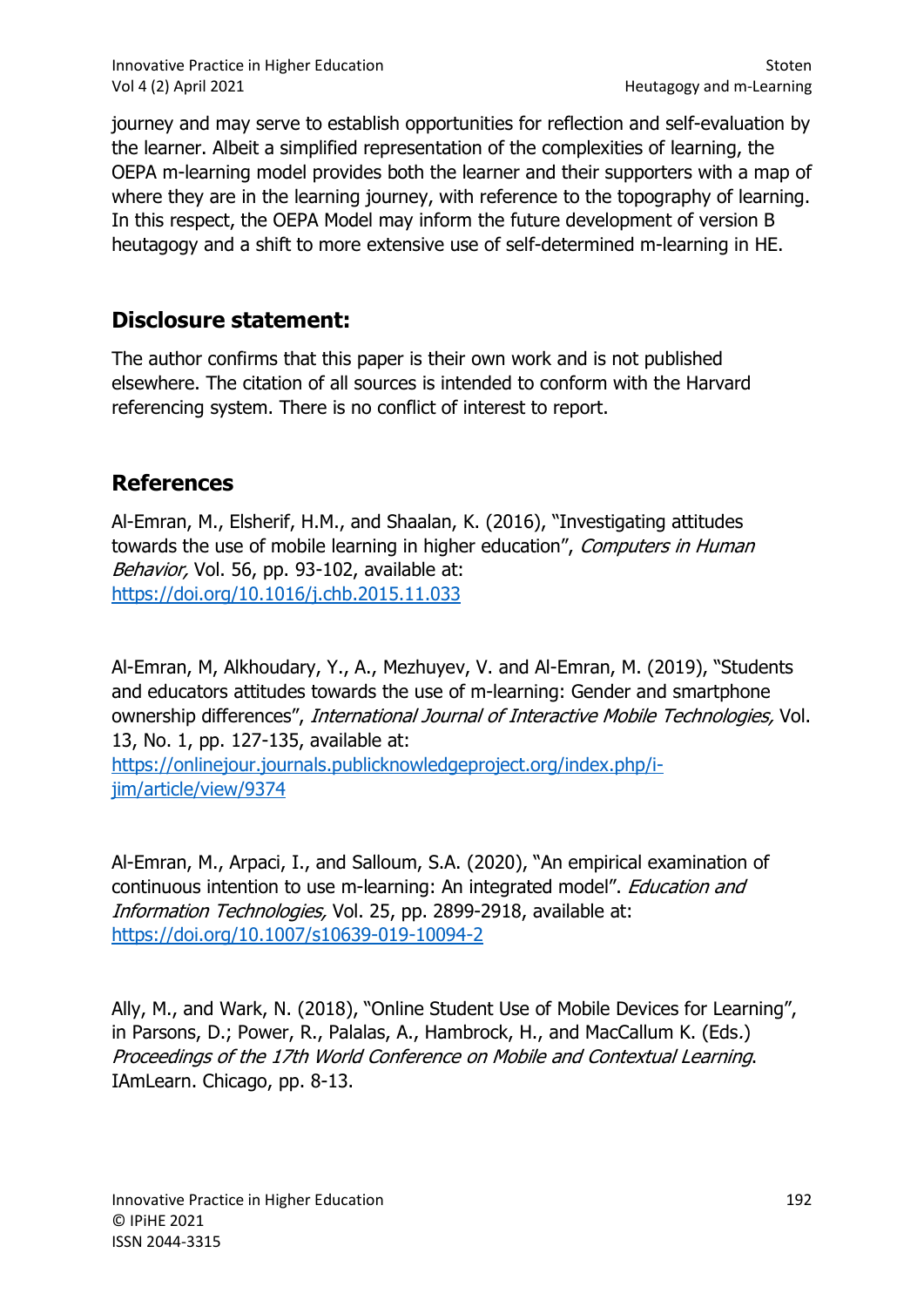Alioon, Y. and Delialioglu, O. (2017), "The effect of authentic m-learning activities on student engagement and motivation", British Journal of Educational Technology, Vol. 50, No.2, pp. 655-668, available at: https://doi.org/10.1111/bject.12559

Arsal, Z. (2010), "The effects of diaries on self-regulation strategies of pre-service science teachers". International Journal of Environmental and Science Education, Vol. 5, No. 1, pp. 85–103.

Ashwin, P., Boud, D., Calkins, S. Coate, K., Hallett, F., Light, G., Luckett, K., McLaren, I., Martensson, K., McArthur, J., McCune, V., McLean, M., and Tooher, M. (2020), Reflective Thinking in Higher Education. Bloomsbury Academic, London.

Belt, E. (2014), "Applying heutagogy in online learning: The SIDE model", in Blaschke, L. M., Kenyon, C., and Hase, S. (Eds.). Experiences in Self-Determined Learning. pp. 178-185, available at: https://uol.de/fileadmin/user\_upload/coer/Experiences-in-self-determinedlearning.pdf

Bhoyrub, J., Hurley, J., Neilson, G.R., Ramsey, M., and Smith, M. (2010), "Issues for debate. Heutagogy: An alternative practice-based learning approach", Nurse Education in Practice, Vol. 10, pp. 322-326

Blaschke, L.M., Porto, S., and Kurtz, G. (2010), "Assessing the added value of Web 2.0 tools for e-learning: The MDE experience", in Proceedings of the European Distance and Elearning Network (EDEN) Research Workshop, October 25-27, 2010. Budapest, Hungary.

Blaschke, L.M. (2012), "Heutagogy and Lifelong learning: A review of heutagogical practice and self-determined learning", The International Review of Research in Open and Distance Learning, Vol. 13, No. 1, pp. 56-71

Blaschke, L.M. (2014), "Using social media to engage and develop the online learner in self-determined learning". Research in Learning Technology, Vol. 22, available at: https://doi.org/10.3402/rlt.v22.21635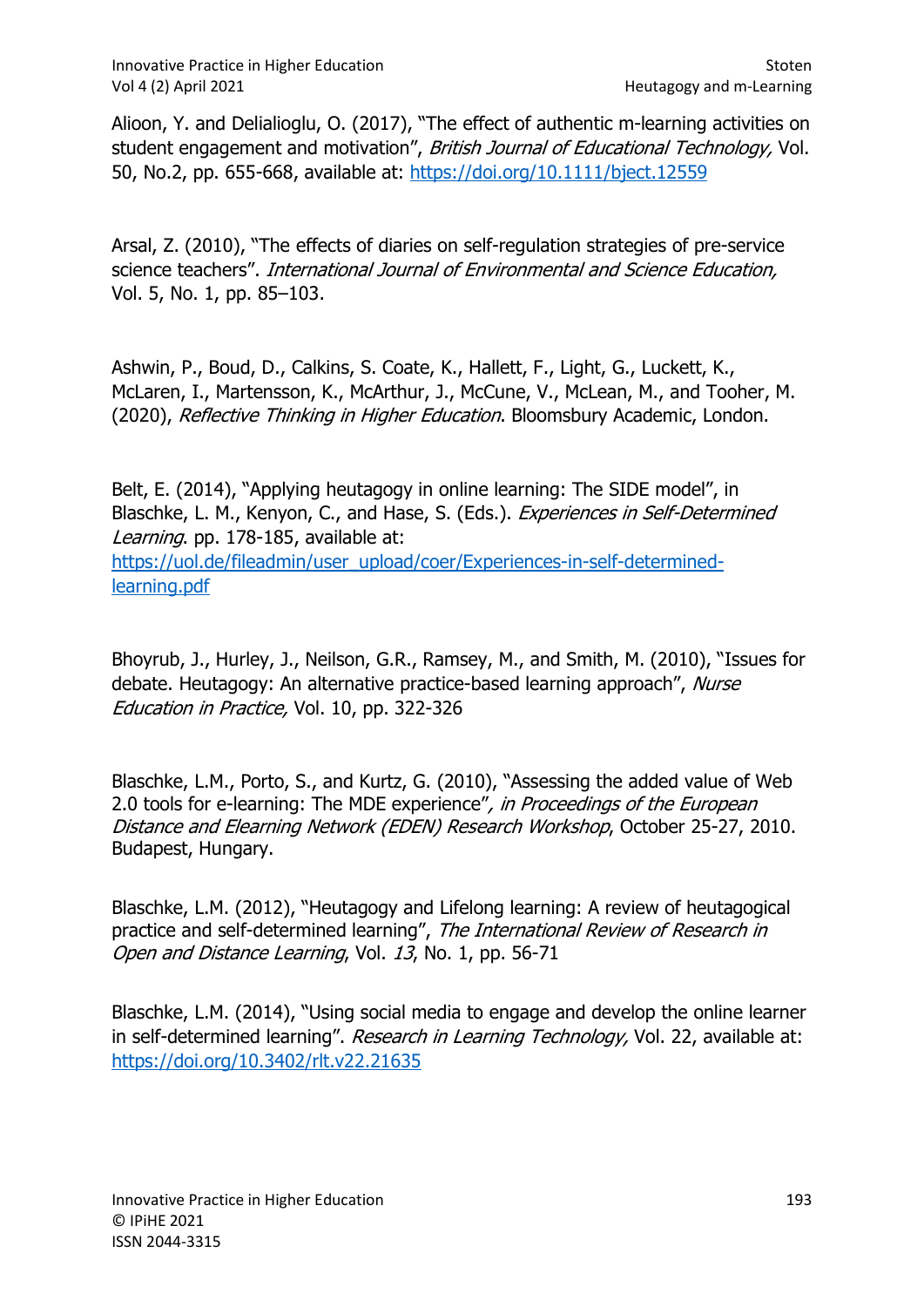Blaschke, L.M. and Hase, S. (2019), "Heutagogy and digital media networks: Setting students on the path to lifelong learning". Pacific Journal of Technology Enhanced Learning, Vol. 1, No. 1, pp. 1-14.

Bond, M. and Bedenlier, S. (2019), "Facilitating student engagement through educational technology: Towards a conceptual framework", Journal of Interactive Media in Education, Vol. 1, No.1, pp. 1-14, available at: https://doi.org/10.5334/jime.528

Bond, M., Buntins, K., Zawacki-Richter, O., Kerres, M. and Bedenlier, S. (2020), "Mapping research in student engagement and educational technology in higher education: A systematic review". International Journal of Educational Technology in Higher Education, Vol. 17, No. 2, available at: https://doi.org/10.1186/s41239-019-0176-8

Boud, D. (2002), "Using journal writing to enhance reflective practice", New Directions for Adult and Continuing Education, Vol. 2001, No. 90, pp. 9-18, available at: https://doi.org/10.1002/ace.16

Broadbent J., Panadero E., Lodge J.M., and de Barba P. (2020), "Technologies to Enhance Self-Regulated Learning in Online and Computer-Mediated Learning Environments", in Bishop, M.J., Boling, E., Elen, J., Svihla, V. (Eds.) Handbook of Research in Educational Communications and Technology. Springer, available at: https://doi.org/10.1007/978-3-030-36119-8\_3

Bronfenbrenner, U. (1979), The Ecology of Human Development: Experiments by Nature and Design. Harvard University Press, Cambridge, MA.

Campbell C. (2019), "Creating a Successful Implementation of PebblePad: The University Context". In Allan, C. Campbell, C., J. Crough, J (Eds.), Blended Learning Designs in STEM Higher Education. pp. 17-3). Springer, available at: https://doi.org/10.1007/978-981-13-6982-7\_2

Canning, N. and Callan, S. (2010), "Heutagogy: spirals of reflection to empower learners in higher education, Reflective Practice", Vol. 11, No. 1, pp. 71-82, available at: https://doi.org/10.1080/14623940903500069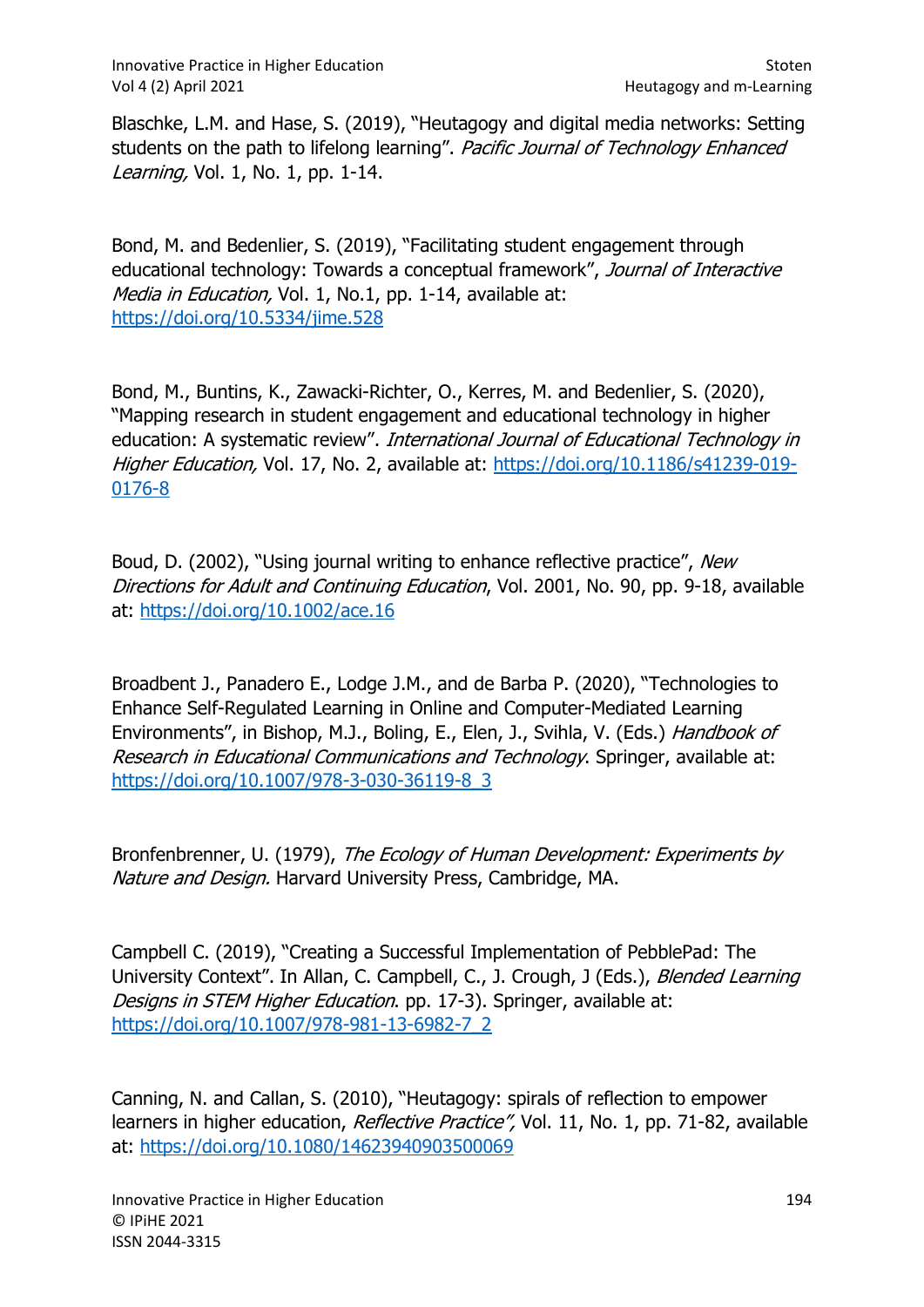Chao, C-M. (2019), "Factors determining the behavioural intention to use mobile learning: An application and extension of the UTAUT model". *Frontiers in* Psychology, available at: https://doi.org/10.3389/fpsyg.2019.01652

Cho, J., Quinlan, M., M., Park, D., and Noh, G-Y. (2014), "Determinants of adoption of smartphone health apps among college students". American Journal of Health Behavior, Vol. 38, No.6, pp. 860-870.

Chou, T-L., and ChanLin, L-J. (2012), "Augmented reality smartphone environment orientation application: A case study of the Fu-Jen University mobile campus touring system", Social and Behavioral Sciences, Vol. 46, pp. 410-416.

Cochrane, T., and Bateman, R. (2010), "Smartphones give you wings: Pedagogical affordances of mobile Web 2.0". Australasian Journal of Educational Technology, Vol. 26, No. 1, pp. 1-14.

Cochrane, T. and Narayan, V. (2014), "Cultivating creative approaches to learning", in Blaschke, L.M., Kenyon, C., and Hase, S. (Eds.). Experiences in Self-Determined Learning, pp. 141-158, available at: https://uol.de/fileadmin/user\_upload/coer/Experiences-in-self-determinedlearning.pdf

Cochrane, T., Antonczak, L., Guinibert, M., and Mulrennan, D. (2014), "Developing a mobile social media framework for creative pedagogies". 10th International Conference on Mobile Learning, Madrid, Spain, available at: https://files.eric.ed.gov/fulltext/ED557241.pdf

Coldwell, D.A.L., Williamson, M. and Talbot, D. (2019), "Organizational socialization and ethical fit: a conceptual development by serendipity", Personnel Review, Vol. 48, No. 2, pp. 511-527, available at: https://doi.org/10.1108/PR-11-2017-0347

Collins, L., Carson, H. J., and Collins, D. (2016), "Metacognition and professional judgment and decision making in coaching: Importance, application and evaluation", available at: https://dx.doi.org/10.1123/iscj.2016-0037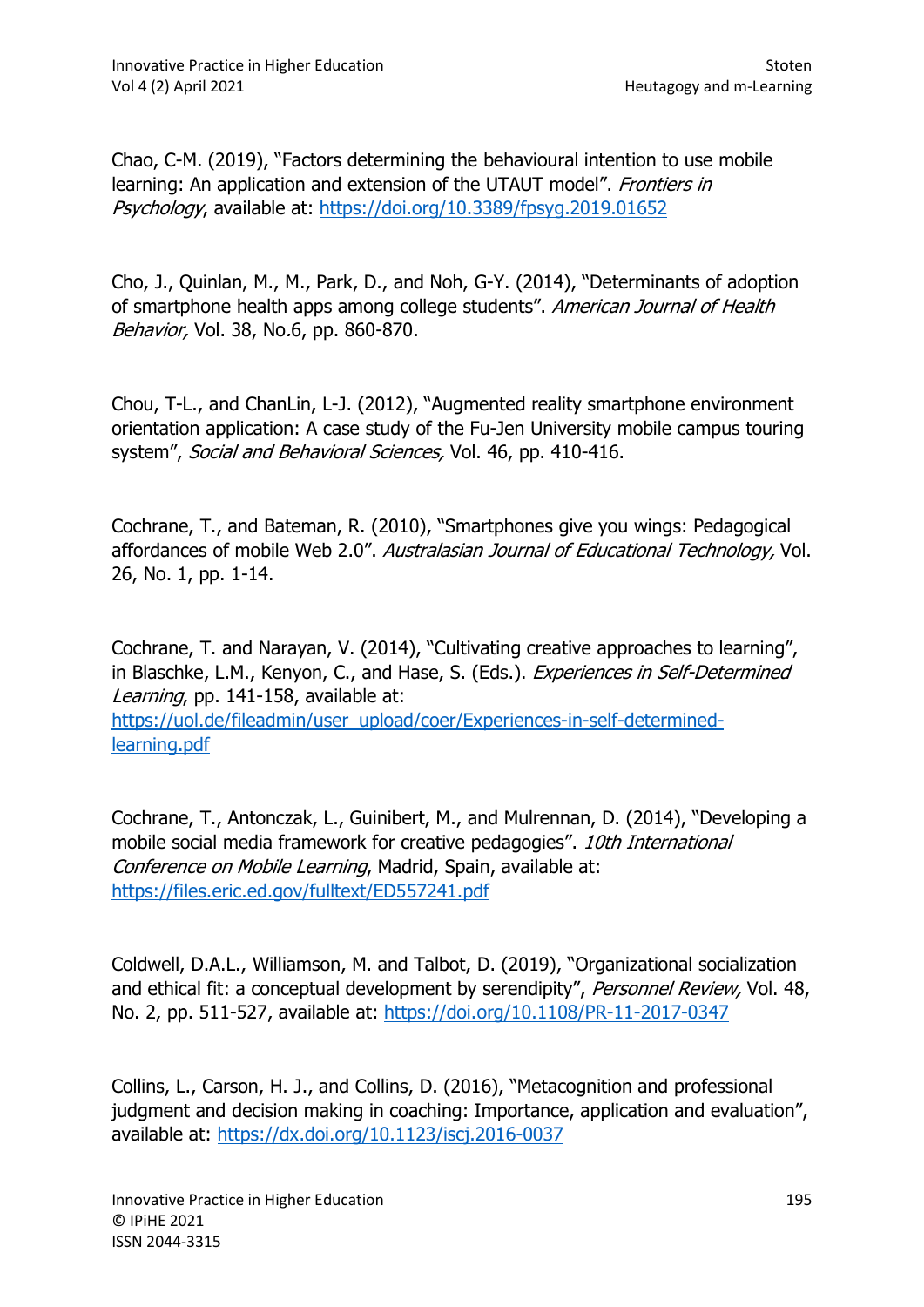Cropanzano, R. (2009), "Writing nonempirical articles for Journal of Management: General thoughts and suggestions", Journal of Management, Vol. 35, No. 6, pp. 1304-1311, available at: https://doi.org/10.1177/0149206309344118

Downes, S. (2006), "Learning networks and connective knowledge", available at: http://itforum.coe.uga.edu/paper92/paper92.htlm

Downes, S. (2012), "Connectivism and connective knowledge. Essays on meaning and learning networks", available at: https://www.downes.ca/files/books/Connective Knowledge-19May2012.pdf

Echeng, R., Usoro, A., and Majewski, G. (2013), "Acceptance of web 2.0 in learning in higher education: An empirical study of a Scottish university". IADIS International Conference web based communities and social media. July 2013. Prague, Czech Republic. pp. 30-37.

Evans, C. (2008), "The effectiveness of m-learning in the form of podcast revision lectures in higher education". Computers and Education, Vol. 50, No.2, pp. 491-498. available at: https://doi.org/10.1016/j.compedu.2007.09.016

Evans, C. and Robertson, W. (2020), "The four phases of the digital natives debate". Human Behavior and Emerging Technologies, Vol. 2, pp. 269-277, available at: https://doi.org/10.1002/hbe2.196

Gerstein. J. (2014), "Moving from education 1.0 through education 2.0 towards education 3.0", in Blaschke, L. M., Kenyon, C., and Hase, S. (Eds.). Experiences in self-determined learning. pp. 84-96, available at: https://uol.de/fileadmin/user\_upload/coer/Experiences-in-self-determinedlearning.pdf

Glahn, C. and Gruber, M.R. (2019), "The multiple apps and devices of Swiss freshmen university students", in Proceedings of World Conference on Mobile and Contextual Learning 2019. 8 October 2019. pp. 13-20, available at: https://www.learntechlib.org/p/210596/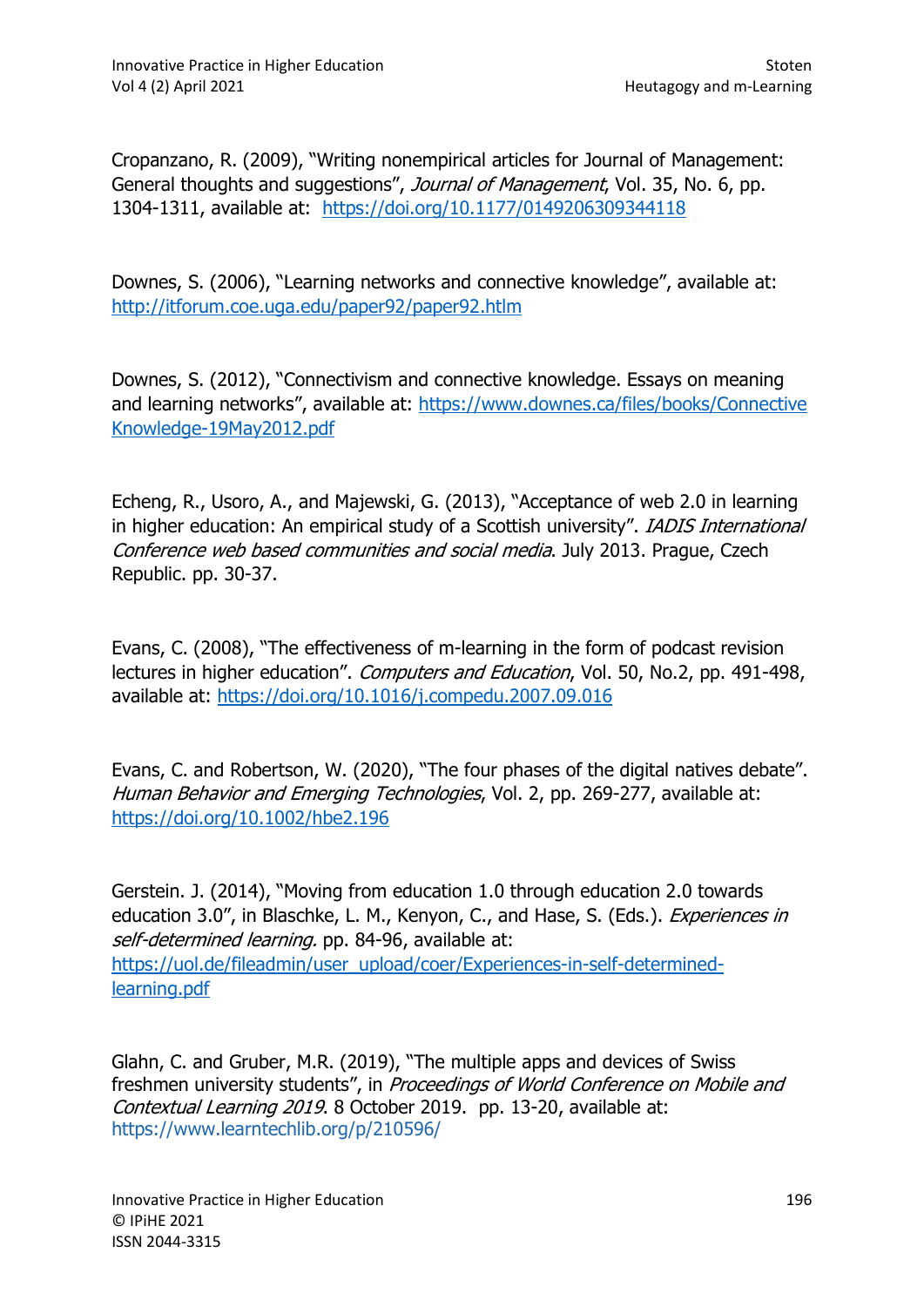Gregory, S. and Bannister-Tyrrell, M. (2017), "Digital learner presence and online teaching tool: Higher cognitive requirements of online learners for effective learning". Research and Practice in Technology Enhanced Learning, Vol. 12, No.18, pp. 1-17, available at: https://doi.org/10.1186/s42039-017-0059-3

Gu, X., Wu, B. and Xu, X. (2015), "Design, development, and learning in etextbooks: What we leaned and where are we going", Journal of Computers in Education, Vol. 2, No. 1, pp. 25-41, available at: https://doi.org/10.10o7/s40692- 014-0023-9

Haar, J. M., Roche, M., and Brummelhuis, L., T. (2017), "A daily diary study of worklife balance in manager: Utilizing a daily process model". The International Journal of Human Resource management, Vol. 29, No. 18, pp. 2659-2681, available at: https://doi.org/10.1080/09585192.2017.1314311

Hacker, D. J., Bol, L., and Keener, M. C. (2008), "Metacognition in education: A focus on calibration", in Dunlosky, J. and Bjork, R. (Eds). Handbook of Memory and Metacognition, Mahwah, NJ. pp. 429-455.

Haddaway, N.R., Woodcock, P., Macura, B., and Collins, A. (2015), "Making literature reviews more reliable through application of lessons from systematic review", Conservation of Biology, Vol. 29, No. 6, pp. 1596-1605.

Hallinger, P. (2013), "A conceptual framework for systematic reviews of research in educational leadership and management", Journal of Educational Administration, Vol. 51, No. 2, pp. 126-149, available at: https://doi.org/10.1108/0957823131130467

Hamid, S. Waycott, J., Kurnia, S., and Chang, S. (2015), "Understanding students' perceptions of the benefits of online social networking use for teaching and learning". *Internet and Higher Education*, Vol. 26, pp. 1-9, available at: https://doi.org/10.1016/j.heeduc.2015.02.004

Hanafi, H.F., Zainuddin, N.A., and Abd Wahab, M., H. (2018), "Technology acceptance of a novel mobile learning application among university undergraduates", International Business Education Journal, Vol. 11, No. 1, pp. 16-24.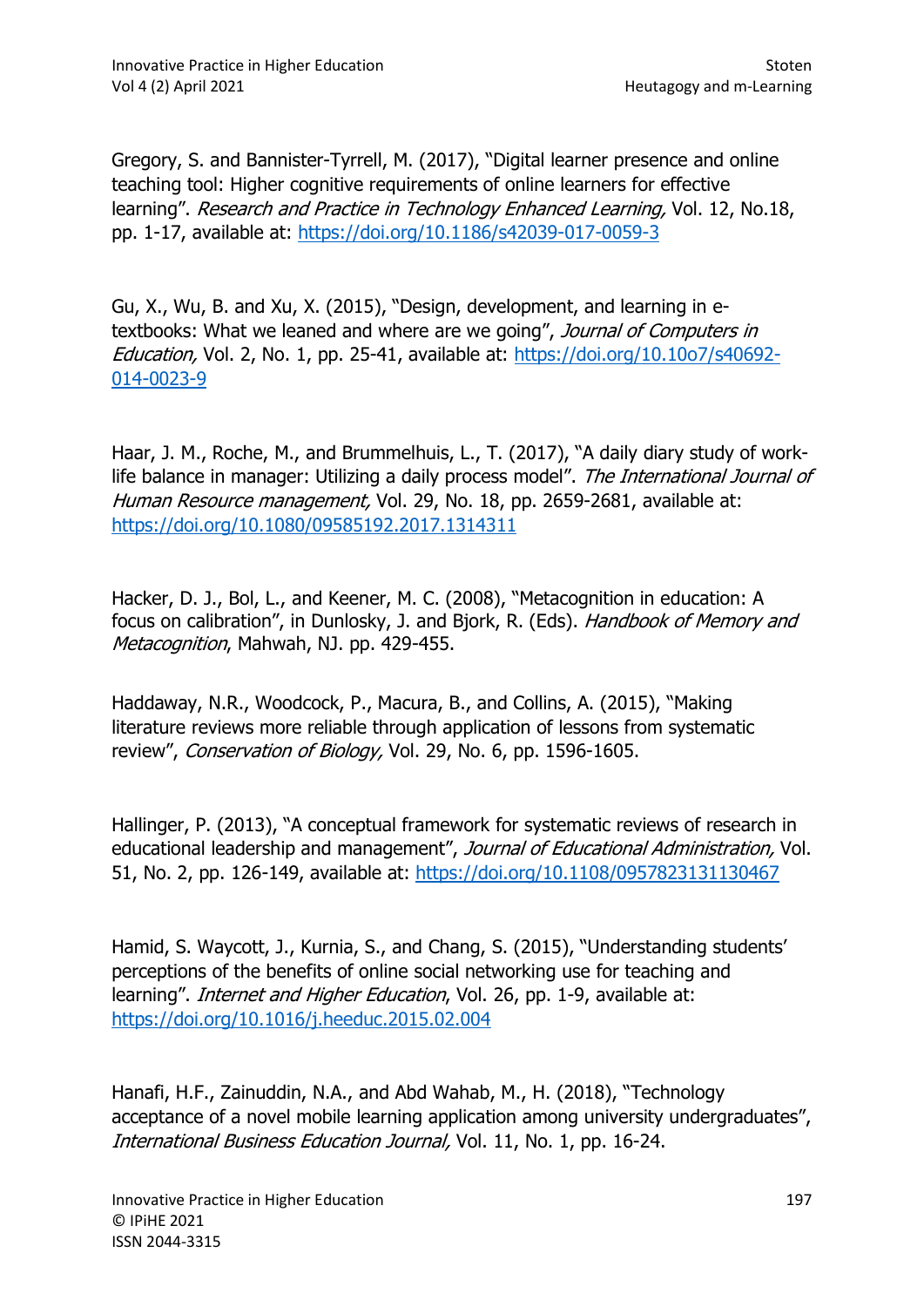Hase, S. (2014), "8 skills for the learner and learning leader in the 21st century", in Blaschke, L-M., Kenyon, C. and Hase, S. (Eds.). Experiences in Self-Determined Learning, pp. 98-107, available at: https://uol.de/fileadmin/user\_upload/coer/Experiences-in-self-determinedlearning.pdf

Hase, S. and Kenyon, C. (2001), "Moving from andragogy to heutagogy: Implications for VET". Proceedings of Research to Reality: Putting VET Research to Work: Australian Vocational Education and Training Research Association (AVETRA), Adelaide, SA, 28-30 March 2001. AVETRA, Crows' Nest, NSW.

Hase, S. and Kenyon, C. (2003), "Heutagogy and developing capable people and capable workplaces: Strategies for dealing with complexity". Proceedings of The Changing Face of Work and Learning Conference, 25-27 September 2003. University of Alberta, Alberta, Canada.

Hase, S. and Kenyon, C. (2007), "Heutagogy: A child of complexity theory", Complicity: An International Journal of Complexity in Education, Vol. 4, No. 1, pp. 111-118.

Hexom, D. (2014), "Heutagogy and the impact on adult learning in higher education", in Blaschke, L.M., Kenyon, C. Hase, S. (Eds.). Experiences in Self-Determined Learning. pp. 130-139, available at: https://uol.de/fileadmin/user\_upload/coer/Experiences-in-self-determinedlearning.pdf

Jaakkola, E. (2020), "Designing conceptual articles: Four approaches", AMS Review, Vol. 10, pp. 18-26, available at: https://doi.org/10.1007/s13162-020-00161-0

Jackson, N.J. (2013), "The concept of learning ecologies", in Jackson, N. J. (Ed.) Lifewide Learning, Education, and Personal Development (e-book), available at: http://www.lifewideebook.co.uk/uploads/1/0/8/4/10842717/chapter\_a5.pdf

Jeno, L.M., Vandvik, V., Eliassen, S., and Grytnes, J-A. (2019), "Testing the novelty effect of an m-learning tool on internalization and achievement: A self-determination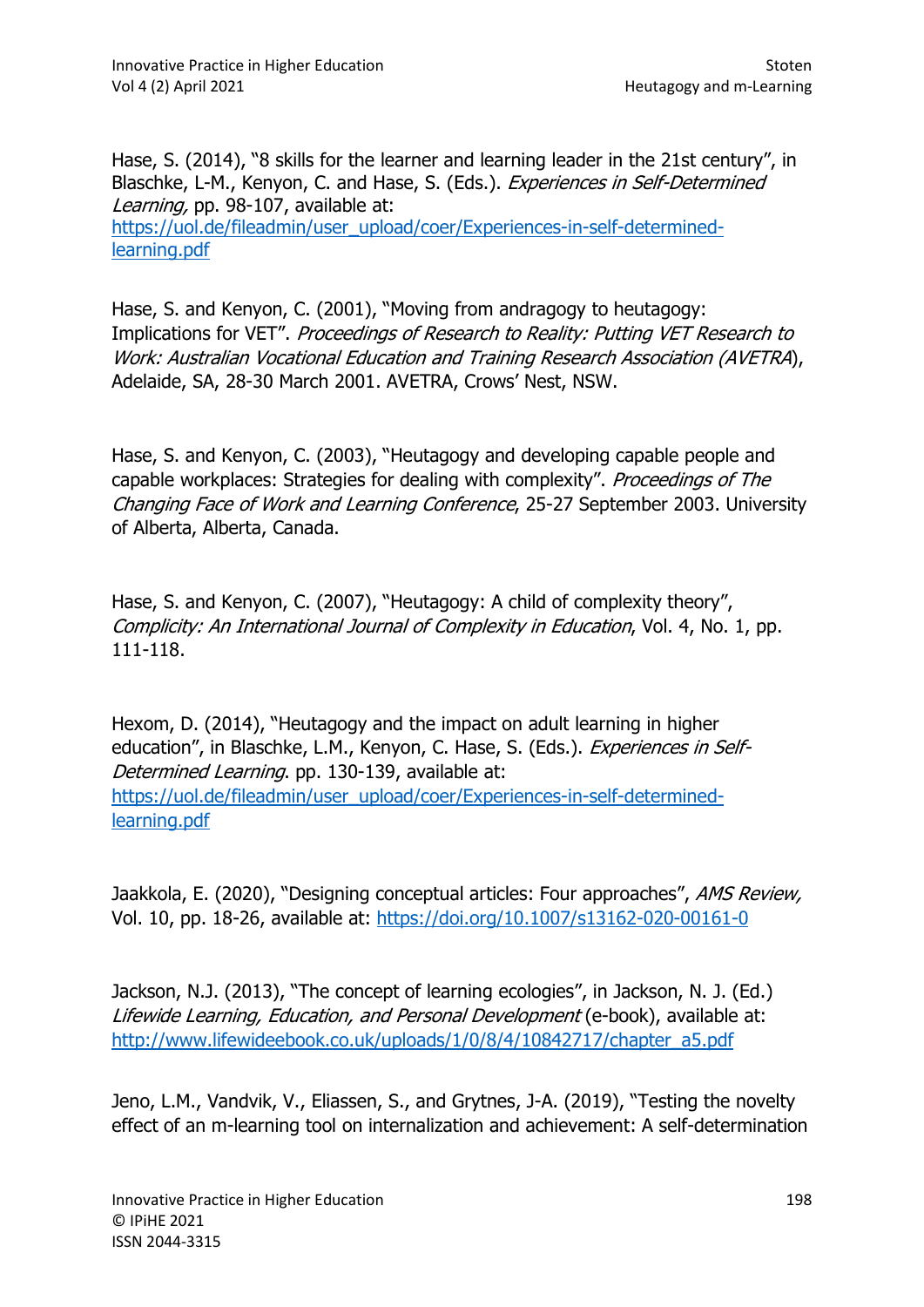theory approach", Computers & Education, Vol. 128, pp. 398-413, available at: https://doi.org/10.1016/j.compedu.2018.10.008

Jeno, L.M., Dettweiler, U., and Grytnes, J-A. (2020), "The effects of a goal-framing and need-supportive app on undergraduates' intentions, effort, and achievement in mobile science learning", Computers & Education, Vol. 159, 104022, available at: https://doi.org/10.1016/j.compedu.2020.104022

Jin, C.H. (2014), "Adoption of e-book among college students: the perspective of an integrated TAM", Computers in Human Behavior, Vol. 41, pp. 471-477.

Kamrozzaman, N. A., Badusah, J., and Ruzanna, W.M. (2020), "Development of heutagogy approach in M-learning for sustainability education", *Education and* Information Technologies, Vol. 25, pp. 3035-3047, available at: https://doi.org/10.1007/s10639-020-10101-a

Kennedy, G.E., Judd, T.S., Churchward, A., Gray, K., and Krause, K-L. (2008), "First year students' experiences with technology: Are they really digital natives?" Australasian Journal of Educational Technology, Vol. 24, No. 1, pp. 108-122

Kim, H-J., Min, J-Y., Kim, H-J., and Min, K-B. (2017), "Accident risk associated with smartphone addiction: A study on university students in Korea", Journal of Behavioral Addictions, Vol. 6, No. 4, pp. 699-707, available at: https://doi.org/10.1556/2006.6.2017.070

Kirschner, P.A., and DeBuychere, P. (2017), "The myths of the digital native and the multitasker". Teaching and Teacher Education, Vol. 67, pp. 135-142, available at: https://doi.org/10.1016/j.tate.2017.06.001

Kitsantas, A., Dabbagh, N., Huie, F.C., and Dass, S. (2013), "Learning technologies and self-regulated learning: Implications for practice", in Bembenutty, H., Cleary, T.J., and Kitsantas, A. (Eds.), Applications of Self-Regulated Learning across Diverse Disciplines: A Tribute to Barry J. Zimmerman. Information Age Publishing, Charlotte, NC. pp. 325-354.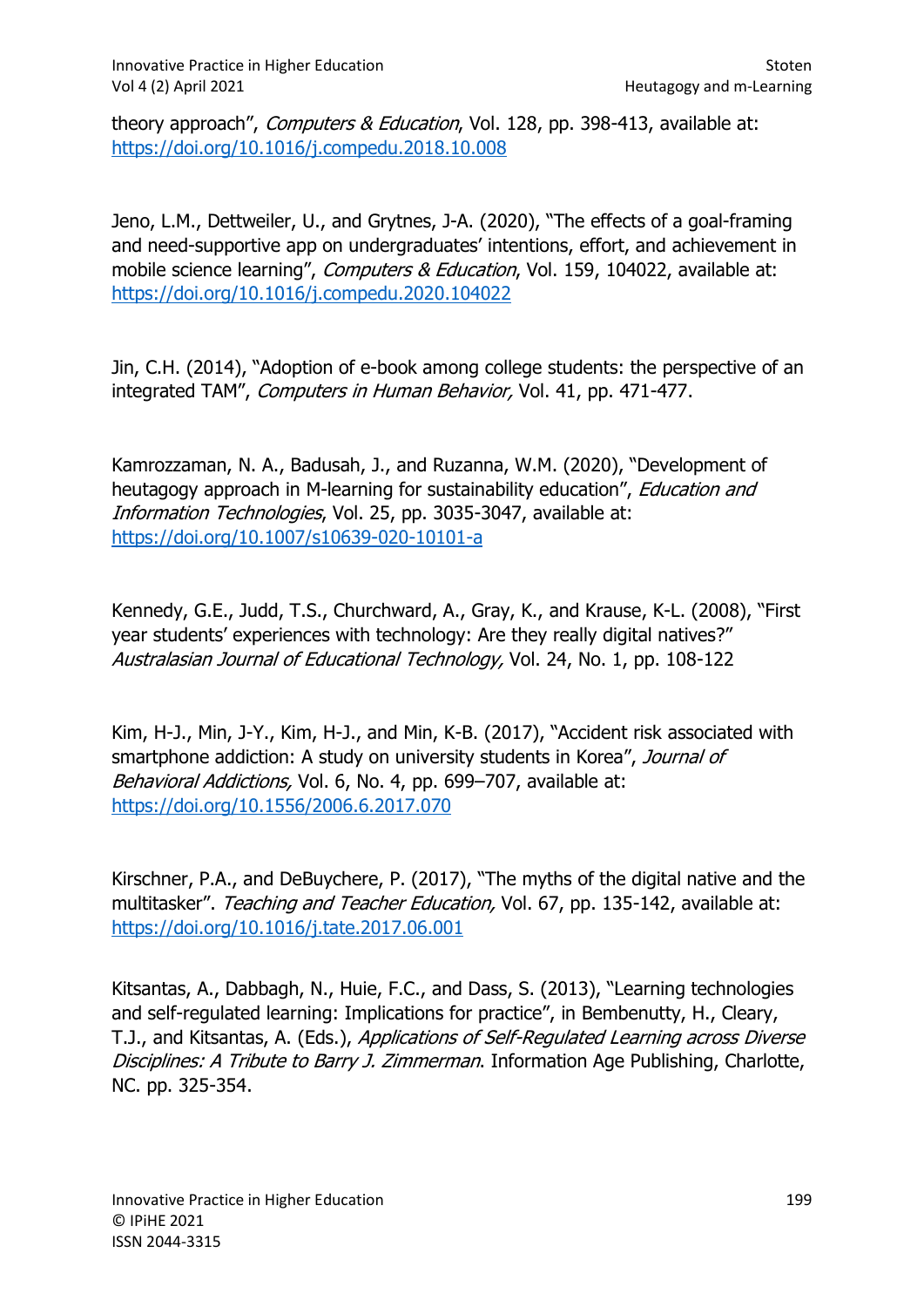Knowles, M. S. (1968), "Andragogy, Not Pedagogy". Adult Leadership. Vol. 16, No. 10, pp. 350–352.

Knowles, M. S. (1975), Self-Directed Learning. Association Press, New York.

Kuit, J.A., and Fell, A. (2010), "Web 2.0 to pedagogy 2.0: A social-constructivist approach to learning enhanced by technology", in Critical Design and Effective Tools for eLearning in Higher Education: Theory into Practice. IGI Global, Hershey, PA. pp.310-325.

Kumar, J., A., and Bevreall, B. (2019), "Google classroom for mobile learning in higher education: Modelling the initial perceptions of students". Education and Information Technologies, available at: https://doi.org/10.1007?s10639-018-09858-z

Kurt, A., A., Gunuc, S., and Ersoy, M. (2013), "The current state of digitalization: Digital native, digital immigrant and digital settler", Ankara University, Journal of Faculty of Educational Sciences, Vol. 46, No.1, pp. 1-22.

Lave, J. and Wenger, E. (1991), Situated Learning, Cambridge University Press, Cambridge.

Lee, M.J.W., and McLoughlin, C. (2007), "Teaching and learning in the Web 2.0 era: Empowering students through learner-generated content". Instructional Technology and Distance Learning, Vol. 4, No.10, available at: https://researchoutput.csu.edu.au/en/publications/teaching-and-learning-in-theweb-20-era-empowering-students-throu-2

Liaw, S.S. and Huang, H.-M. (2016), "Investigating learner attitudes towards ebooks as learning tools: Based on activity theory approach", *Interactive Learning* Environments, Vol. 24 (3), pp. 625-643, available at: https://doi.org/10.1080/10494820.2014.915416

Luckin, R. (2008), "The learner centric ecology of resources: A framework for using technology to scaffold learning", Computers and Education, Vol. 50 No. 2, pp. 449-462, available at: https://doi.org/10.1016/j.compedu.2007.09.018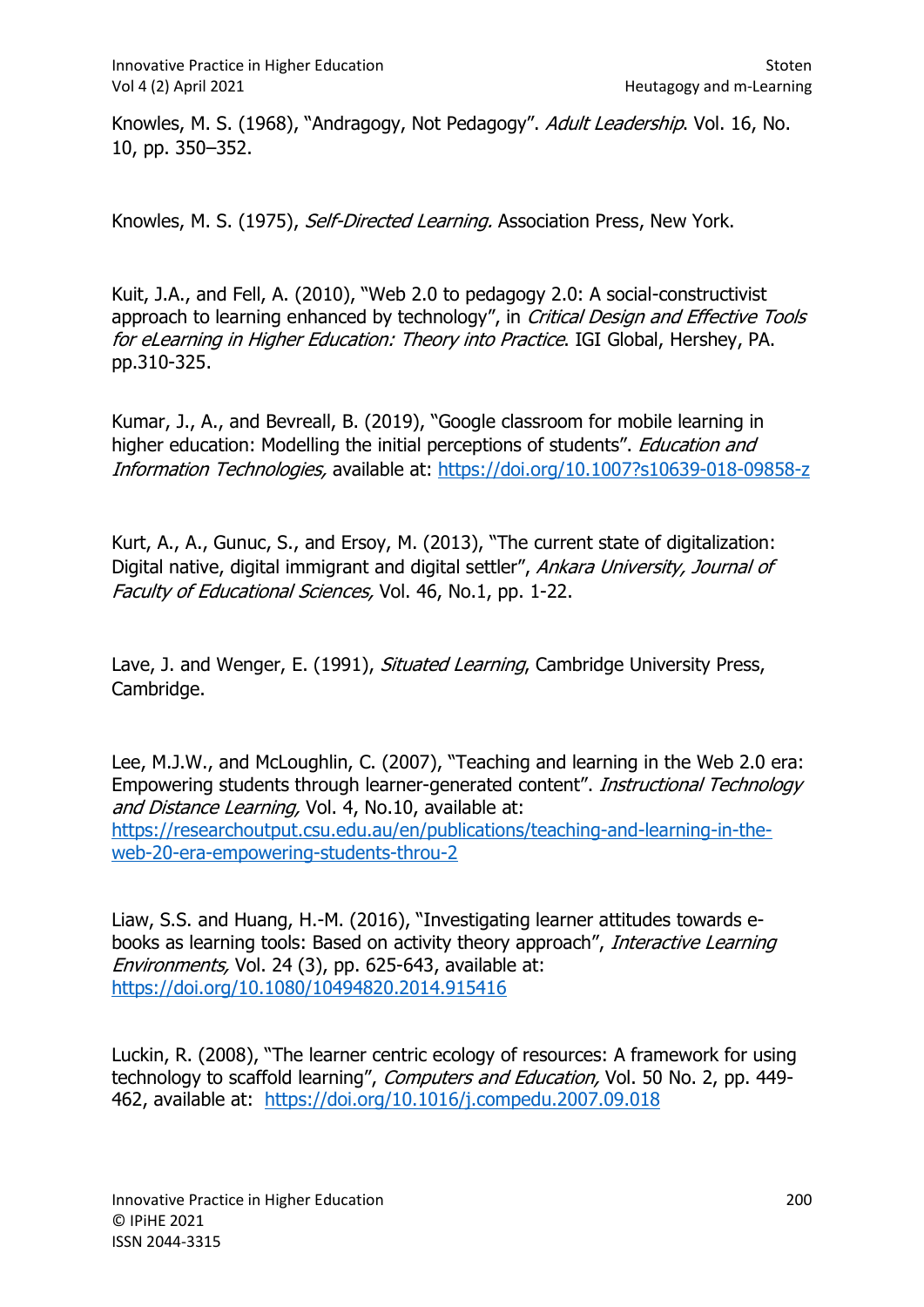McAuliffe, M., Hargreaves, D., Winter, A., and Chadwick, G. (2008), "Does pedagogy still rule?", *19<sup>th</sup> Annual Conference of Australasian Association for Engineer* Education. Central Queensland University, Yeppoon, available at: https://www.academia.edu/14561565/Does\_Pedagogy\_Still\_Rule

Maslow, A.H. (1943), A theory of human motivation. *Psychological Review,* Vol. 50, pp. 370-396.

Matar Boumosleh, J., and Jaalouk D. (2017), "Depression, anxiety, and smartphone addiction in university students- A cross sectional study". PLoS ONE Vol. 12, No. 8, e0182239, available at: https://doi.org/10.1371/journal.pone.0182239

Mezirow, J. (1997), "Transformative learning: Theory to practice", New Directions for Adult and Continuing Education, Vol. 74, pp. 5-12, available at: https://doi.org/10.1002/ace.7401

Moldoveanu, M. and Narayandas, D. (2019), "Educating the next generation of leaders", Harvard Business Review, Vol. 2, pp. 40-48, available at: https://hbr.org/2019/03/educating-the-next-generation-of-leaders

Montilus, K., D. and Tiantian, J. (2020), "Embedding self-management into mobile learning experiences", The Emerging Learning Design Journal, Vol. 7, No. 1, p. 3, available at:

https://digitalcommons.montclair.edu/cgi/viewcontent.cgi?article=1034&context=eld j

Morris, N.P. and Lambe, J. (2017), "Multimedia interactive ebooks in laboratory bioscience education", Higher Education Pedagogies, Vol. 2, No. 1, pp. 28-42, available at: https://doi.org/10.1080/23752696.2017.1338531

Nguyen, N., Muilu, T., Dirin, A., and Alamaki, A. (2018), "An interactive and augmented learning concept for orientation week in higher education". International Journal of Educational Technology in Higher Education, Vol. 15, No. 35, available at: https://doi.org/10.1186/s41239-018-0118-x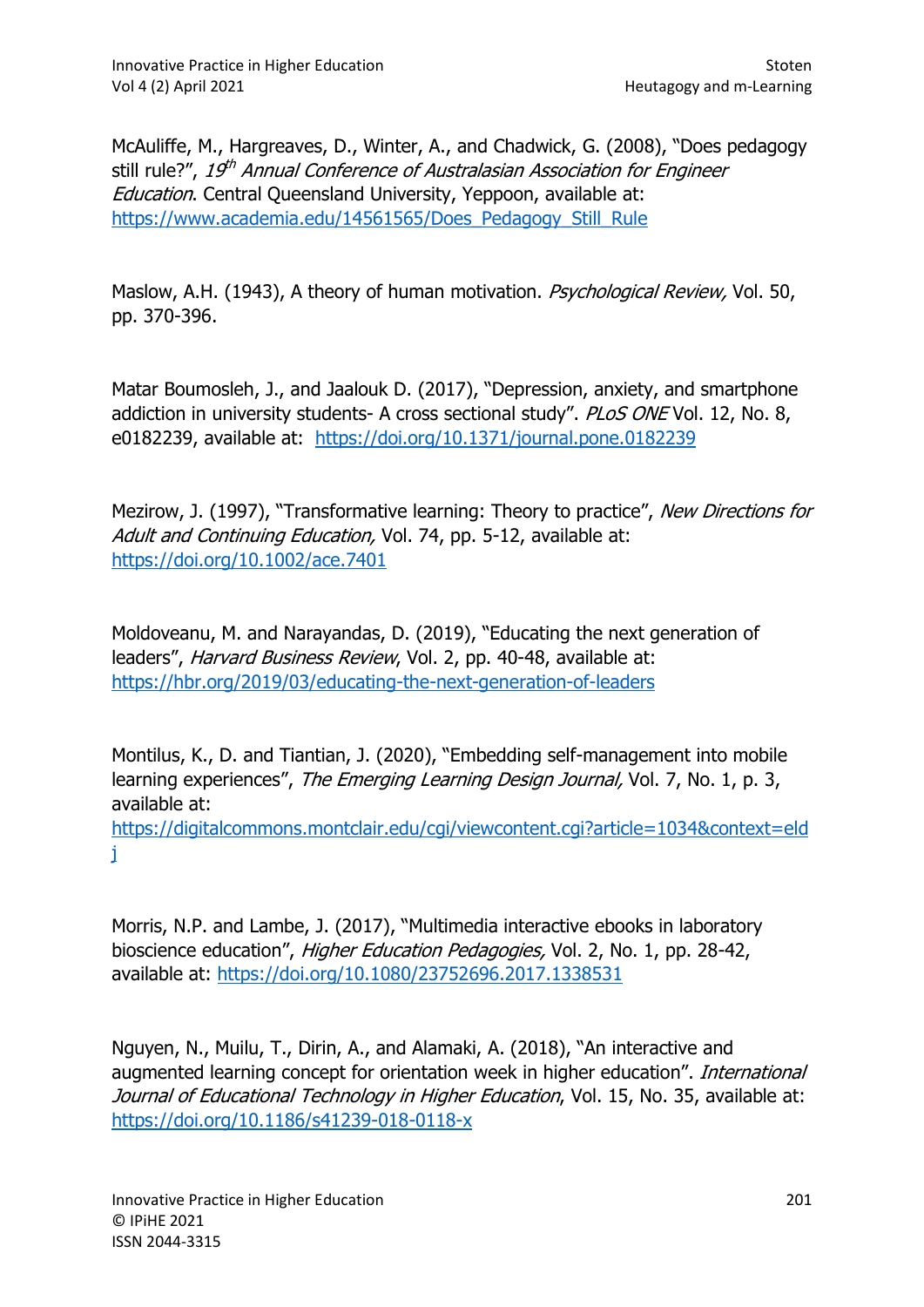Nicolaides, A. and McCallum, D.C. (2013), "Inquiry in action for leadership in turbulent times: Exploring the connections between transformative learning and adaptive leadership", Journal of Transformative Education, Vol. 11, No. 4, pp. 246-260, available at: https://doi.org/10.1177/1541344614540333

Paul, J.A., Baker, H., M., and Cochran, J.D. (2012), "Effect of online social networking on student academic performance". Computers in Human Behavior, Vol. 28, pp. 2117-2129, available at: https://doi.org/10.1016/j.chb.2012.06.016

Prensky, M. (2001a), "Digital natives, digital immigrants part 1", On the Horizon, Vol. 9, No. 5, pp. 1-6, available at: https://doi.org/10.1108/10748120110424816

Prensky, M. (2001b), "Digital natives, digital immigrants part 2: Do they really think differently?", On the Horizon, Vol. 9, No. 6, pp. 1-6, available at: https://doi.org/10.1108/10748120110424843

Rogers, C.R. (1961), On Becoming a Person: A Therapist's View of Psychotherapy. Houghton Mifflin Company, Boston.

Rowley, J. and Slack, F. (2004), "Conducting a literature review". Management Research News, Vol. 27, No. 6, pp. 31-39.

Schmitz, B., and Wiese, B. (1999), "A process study of self-regulated learning behaviour using standardised diaries". Metacognition and Learning, Vol. 6, pp. 255– 273.

Senaratne, S., I., and Samarasinghe, S., M. (2019), "Factors affecting the intention to adopt m-learning". International Business Research, Vol. 12, No. 2, pp. 150-164, available at: https://doi.org/10.5539/ibr.v12n2p150

Shih, K-P, Chen, H-C. Chang, C-Y, and Kao, T-C. (2010), "The development and implementation of scaffolding-based self-regulated learning system for e/mlearning". *Educational Technology and Society*, Vol. 13, No. 1, pp. 80-93.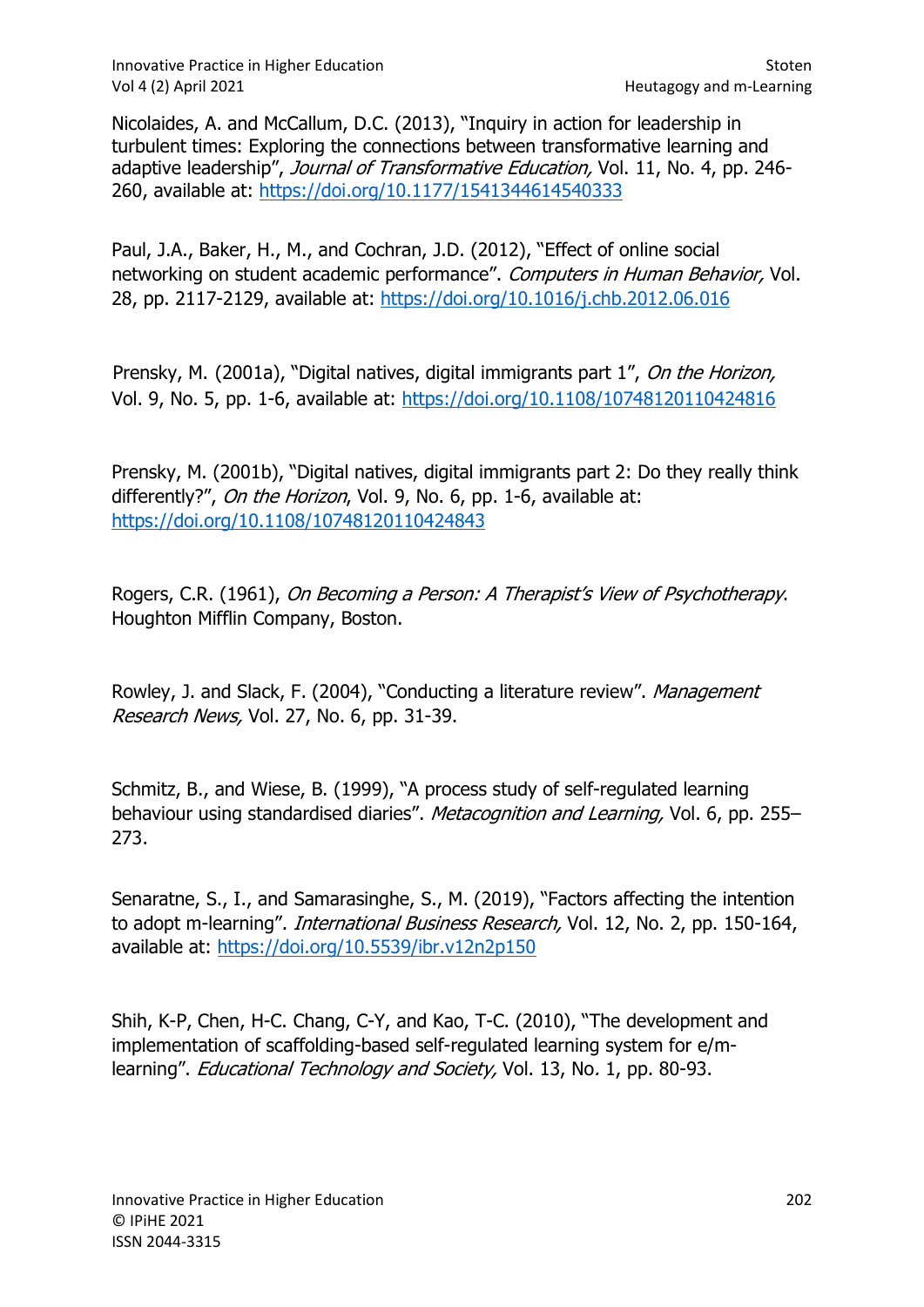Siemens, G. (2005a), "Connectivism: Learning as network creation", available at: www.masters.donntu.org/2010/fknt/lozovoi/library/article4.htm

Siemens, G. (2005b), "Connectivism: A learning theory for the digital age". International Journal of Instructional Technology and Distance learning, Vol. 2, No. 1, pp. 3-10, available at: http://www.itdl.org/journal/Jan 05/article01.htm

Stoten, D.W. (2019), "Using an e-book platform as a learning resource and information management tool: The case study of the "K" e-book platform at an English business school". On the Horizon, Vol. 27, No. 1, pp. 12-23, available at: https://doi.org/10.1108/OTH-06-2018-0021.

Stoten, D.W. (2020), "Practical heutagogy: Promoting personalized learning in management education". Adult Learning, Vol. 34, No. 4, pp. 161-174, available at: https://doi.org/10.1177/1045159520905364

Stoten, D.W. (2021), "Navigating heutagogic learning: Mapping the learning journey in management education through the OEPA mode". Journal of Research in Innovative Teaching & Learning, available at: https://doi.org/10.1108/JRIT-07-2020- 0038

Taherdoost, H. (2017), "A review of technology acceptance and adoption models and theories". 11<sup>th</sup> International Conference Interdisciplinarity in engineering INT-ERG 2017, 5-6 October 2017, Tirgu-Mures, Romania, available at: https://doi.org/10.1016/j.promfg.2018.03.137

Tranfield, D., Denyer, D. and Smart, P. (2003), "Towards a methodology for developing evidence-informed management knowledge by means of systematic review", British Journal of Production Economics, Vol. 38, No. 2-3, pp. 225-243.

Traüffer, H.C.V., Bekker, C., Bocârnea, M., and Winston, B.E. (2010), "Towards an understanding of discernment: a conceptual paper". Leadership and Organization Development Journal, Vol. 31, No. 2, pp. 176-184, available at: https://doi.org/10.1108/01437731011024411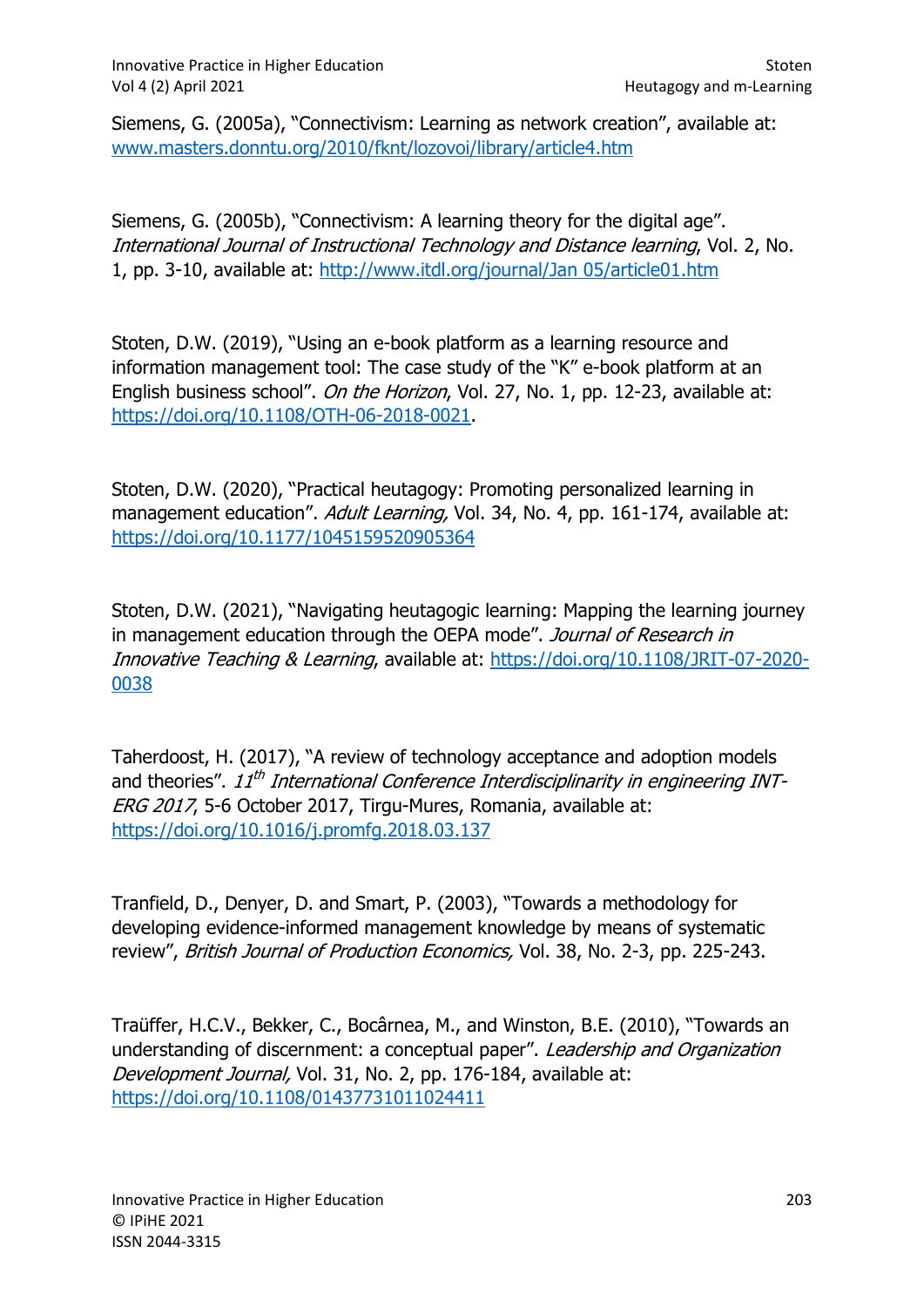Tseng, H. W., Tang, Y. Q., and Morris, B. (2016), "Evaluation of iTunes University Courses Through Instructional Design Strategies and m-Learning Framework". Educational Technology and Society, Vol. 19, No. 1, pp. 199–210.

Van Eyck, R. (2006), "Digital game-based learning: It's not just the digital natives who are restless". *Educause Review*, Vol. 41, No.2, pp. 17-30.

Verma, P., V., Ahuja, N., J. and Hermon, G., B, (2019), "Past and present of selfregulated learning (SRL) in digital learning environment (DLE): A meta-empirical review". International Conference on Advances in Engineering Science Management and Technology (ICAESMT), 14 March 2019, Uttaranchal University, Dehradun, India, available at: http://dx.doi.org/10.2139/ssrn.3390412

Vygotsky, L. (1934/1986), Thought and Language. MIT Press, Cambridge, MA.

Welsh, M. (2012), "Student perceptions of using the PebblePad e-portfolio system to support self- and peer-based formative assessment". Technology, Pedagogy and Education, Vol. 21, No. 1, pp. 57-83, available at: https://doi.org/10.1080/1475939X.2012.659884

West, R., E. (2020), "Special issue introduction: The role of conceptual and theoretical scholarship in understanding research in digital learning". Revista de Educacion a Distancia, Vol. 64, No. 20, pp. 1-4, available at: https://dx.doi.org/10.6018/red.408671

Winne, P., H. (2019), "Paradigmatic dimensions of instrumentation and analytic methods in research on self-regulated learning". Computers in Human Behavior, Vol. 96, pp. 285-289, available at: https://doi.org/10.1016/j.chb.2019.03.026

Yeo, N. and Rowley, J. (2020), "'Putting on a show' non-placement WIL in the performing arts: Documenting professional rehearsal and performance using eportfolio reflections". Journal of University Teaching and Learning Practice, Vol. 17, No. 4, Article 5, available at: https://ro.uow.edu.au/jutlp/vol17/iss4/5